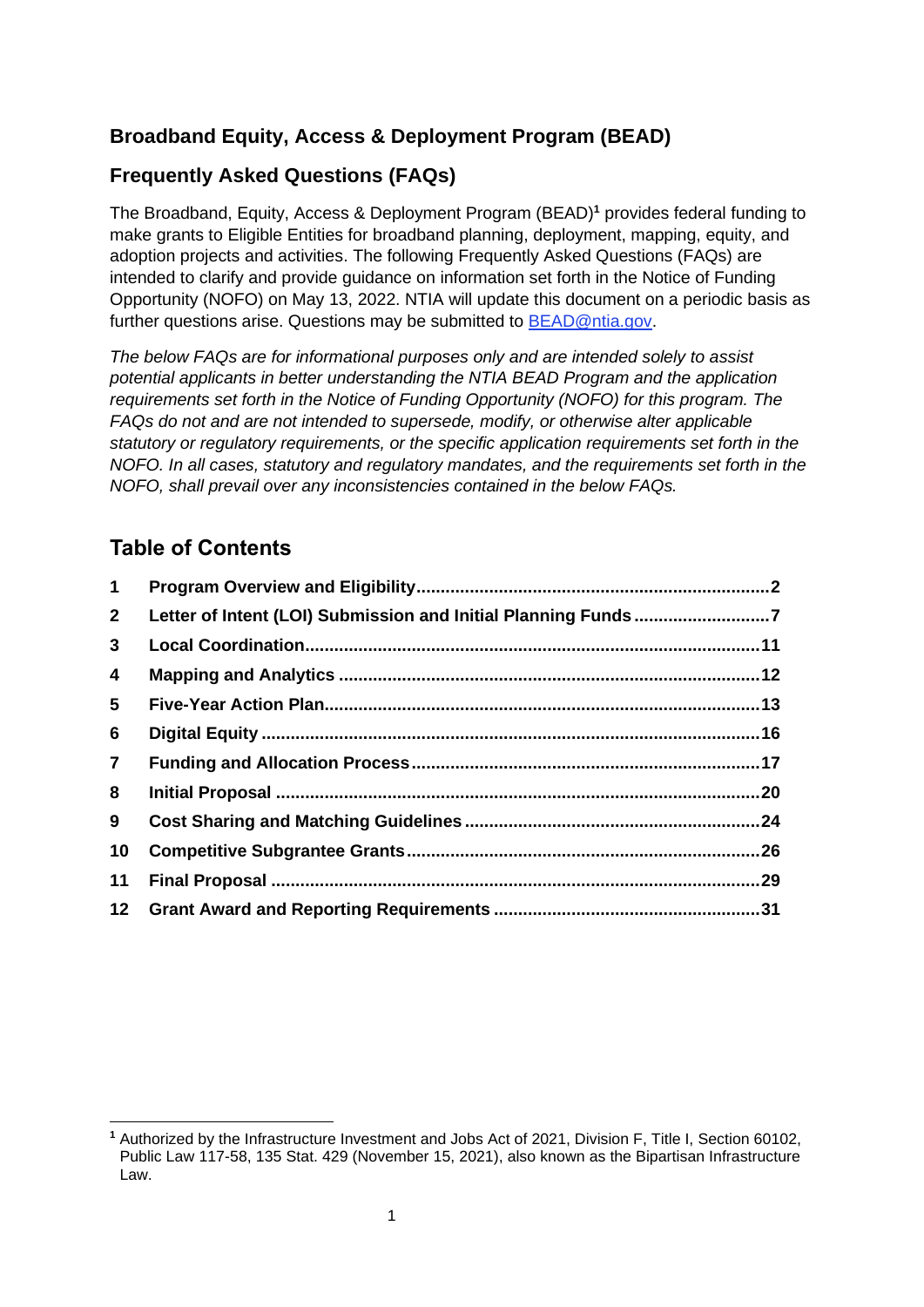# **1 Program Overview and Eligibility**

## **1.1 Who can apply for funding under the BEAD program?**

Any State of the U.S., the District of Columbia, Puerto Rico, American Samoa, Guam, the U.S. Virgin Islands, and the Commonwealth of the Northern Mariana Islands are considered "Eligible Entities" under the BEAD program and may apply for funding.

## **1.2 Can U.S. territories / the District of Columbia apply for funding under the BEAD program?**

Yes, BEAD funds are available for use by U.S. territories and the District of Columbia.

### **1.3 What are the eligible uses of general funds (i.e., funds not including planning funds) for BEAD?**

Subject to the prioritization scheme included in the NOFO, BEAD funds may be used for the purposes listed below. A complete list of the eligible uses of funds is included in the NOFO at Sections IV.B.7.a.(ii) and (iii).

- 1. Deploying and/or upgrading broadband network facilities in connection with an Unserved Service Project or an Underserved Service Project;
- 2. Deploying and/or upgrading broadband network facilities to provide or improve service to an eligible community anchor institution;
- 3. Data collection, broadband mapping, and planning to the extent necessary beyond the planning fund allocation to facilitate the goals and deliverables of the BEAD Program;
- 4. Installing internet and Wi-Fi infrastructure or providing reduced-cost broadband within a multi-family residential building, with priority given to a residential building that has substantial share of unserved households or is in a location in which the percentage of individuals with a household income that is at or below 150 percent of the poverty line**<sup>2</sup>** applicable to a family of the size involved is higher than the national percentage of such individuals;
- 5. Broadband adoption, including programs to provide affordable internet-capable devices;
- 6. Training and workforce development; and
- 7. Other uses, including other Digital Equity programs not already included above, proposed by Eligible Entities and approved in advance in writing by the Assistant Secretary that support the goals of the Program. **3**

**<sup>2</sup>** As determined under Section 673(2) of the Community Services Block Grant Act (42 U.S.C. § 9902(2)).

**<sup>3</sup>** Requests for approval of uses not listed here should be made in writing to the Assistant Secretary and submitted through the appropriate Federal Program Officer. Eligible Entities should make such requests on a timely basis to facilitate resolution prior to point at which the Eligible Entity seeks to make the expenditure or expenditures at issue.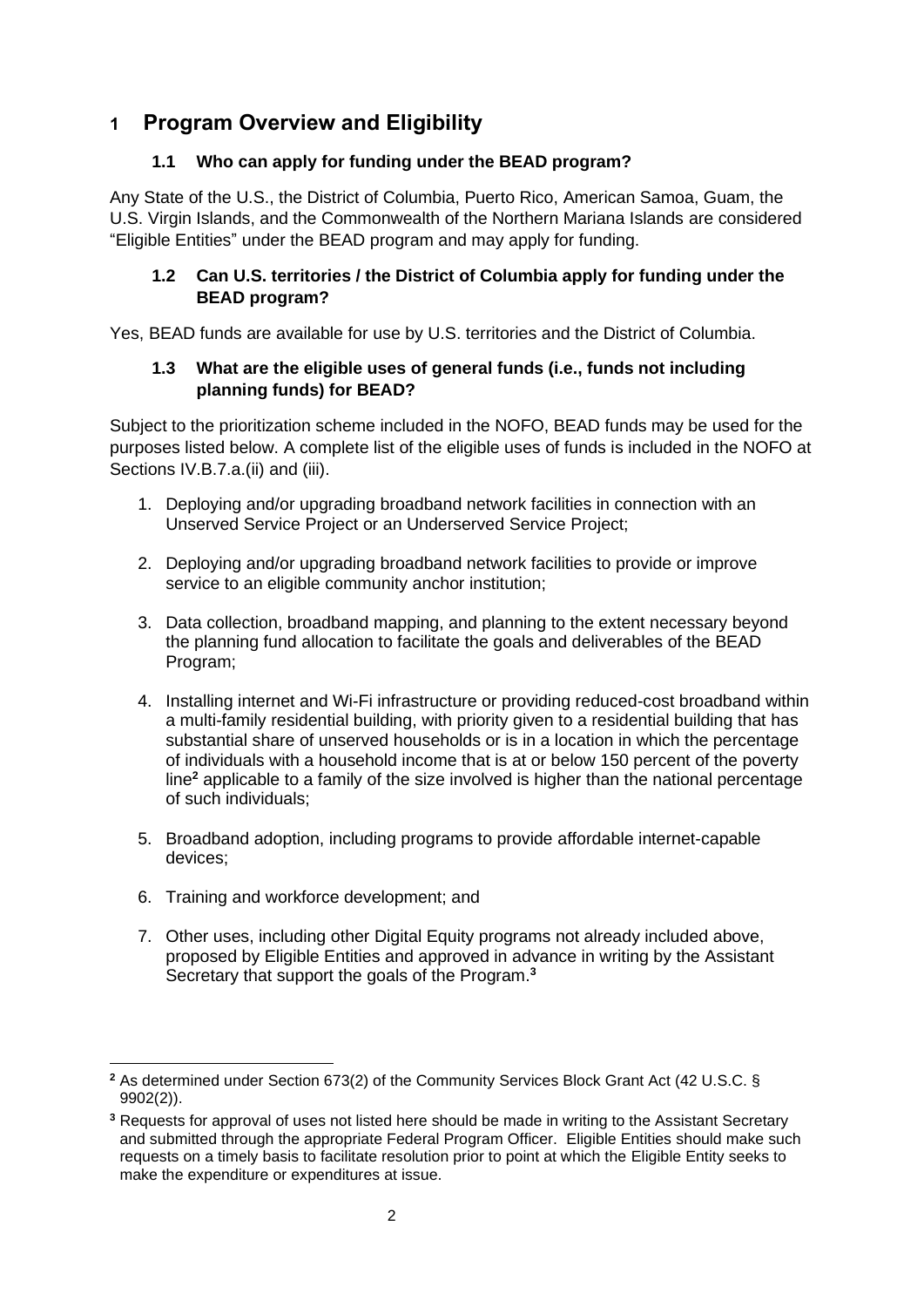## **1.4 What are the core milestones for the BEAD program and what does an Eligible Entity need to submit by when?**

In creating the BEAD program, the Bipartisan Infrastructure Law created a multi-step, multiyear process. NTIA will work as expeditiously as possible to effectively implement the program. The chart below summarizes the key milestones of the BEAD Program and additional information about program sequencing can be found in Section IV.B. of the NOFO:

| <b>Stage</b>                                 | <b>Description</b>                                                                                                                                                                                                                                                                                                                                                                                                                                                                                                                                                                                                                                                                                 |
|----------------------------------------------|----------------------------------------------------------------------------------------------------------------------------------------------------------------------------------------------------------------------------------------------------------------------------------------------------------------------------------------------------------------------------------------------------------------------------------------------------------------------------------------------------------------------------------------------------------------------------------------------------------------------------------------------------------------------------------------------------|
| Letter of Intent                             | July 18, 2022, is the deadline for an Eligible Entity to submit a<br>Letter of Intent to participate in the Program.                                                                                                                                                                                                                                                                                                                                                                                                                                                                                                                                                                               |
| Request for Initial<br><b>Planning Funds</b> | A state, the District of Columbia, or Puerto Rico may request up to<br>\$5,000,000 in Initial Planning Funds. American Samoa, Guam, the<br>U.S. Virgin Islands, and the Commonwealth of the Northern<br>Mariana Islands may request up to \$1,250,000. Each Eligible<br>Entity's Initial Planning Funds will be drawn from that Eligible<br>Entity's Minimum Initial Allocation. If the Eligible Entity requests<br>Initial Planning Funds, it must submit an application for Initial<br>Planning Funds by August 15, 2022, and a Five-Year Action Plan<br>within 270 days of receipt of Initial Planning Funds.                                                                                   |
| Notice of Available<br>Amounts               | On or after the date on which the Broadband DATA Maps are made<br>public, the Assistant Secretary will notify each Eligible Entity of the<br>estimated amount of funding that NTIA will make available to the<br>Eligible Entity under the Program (Notice of Available Amounts) and<br>invite the submission of an initial grant proposal (Initial Proposal)<br>and a final grant proposal (Final Proposal).                                                                                                                                                                                                                                                                                      |
| Initial Proposal                             | Eligible Entities will have 180 days from receipt of the Notice of<br>Available Amounts to develop and submit an Initial Proposal, which<br>will, among other things, describe the competitive process the<br>Eligible Entity proposes to use to select subgrantees to construct<br>broadband projects. Prior to submission to NTIA, the Initial<br>Proposal must be made available for public comment and must<br>incorporate local coordination feedback for the Assistant Secretary's<br>review.                                                                                                                                                                                                |
| <b>Challenge Process</b>                     | After submission of its Initial Proposal and before allocating BEAD<br>funds received for the deployment of broadband networks, an<br>Eligible Entity must conduct a challenge process. Under this<br>process, a unit of local government, nonprofit organization, or<br>broadband service provider can challenge a determination made by<br>the Eligible Entity in the Initial Proposal as to whether a particular<br>location or community anchor institution within the jurisdiction of the<br>Eligible Entity is eligible for the grant funds, including whether a<br>particular location is unserved or underserved, and submit any<br>successful challenges to NTIA for review and approval. |
| Initial Funding<br>Availability              | NTIA will review Initial Proposals as expeditiously as possible.<br>Once an Initial Proposal is approved, NTIA will make available to                                                                                                                                                                                                                                                                                                                                                                                                                                                                                                                                                              |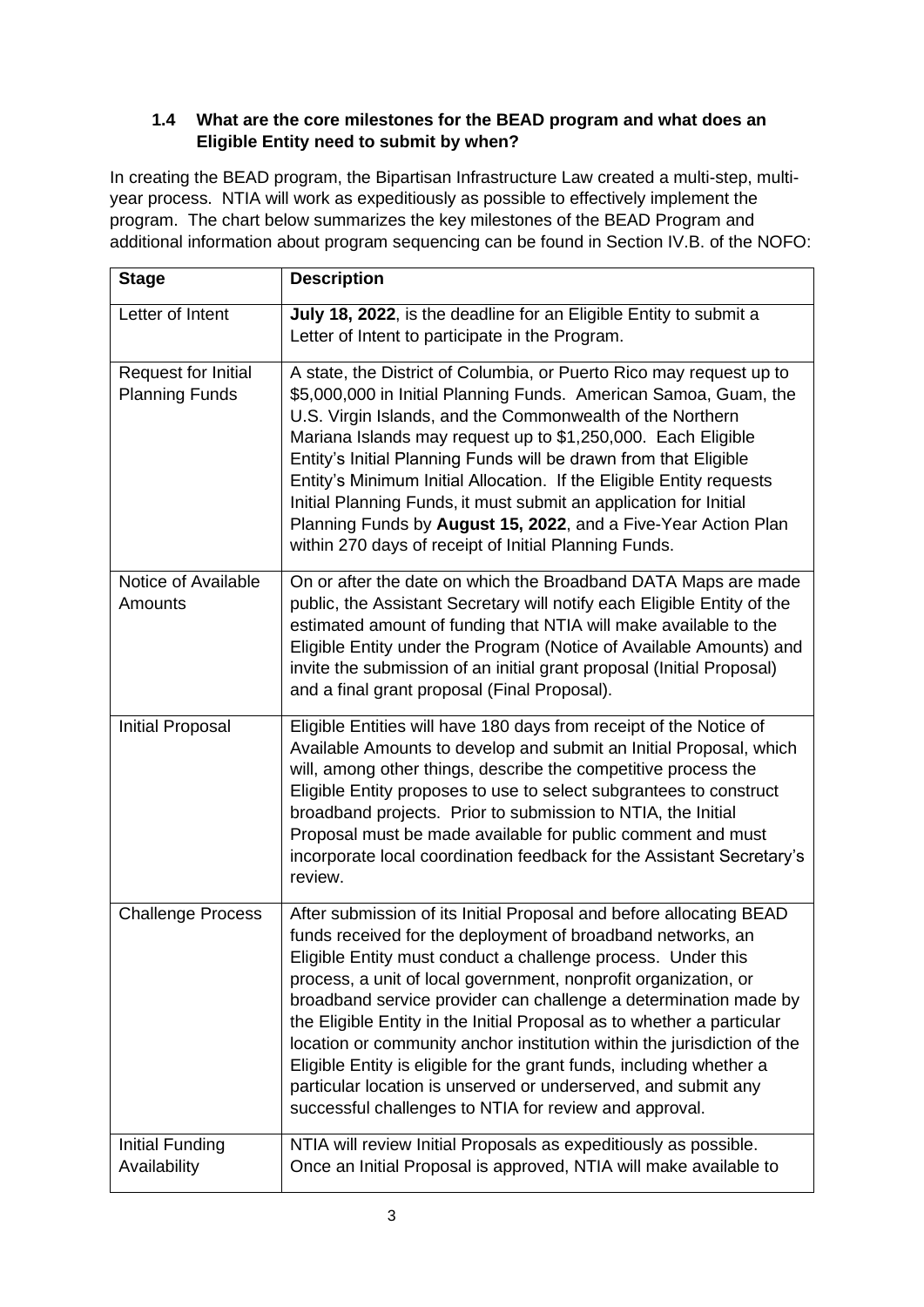|                                                                    | the Eligible Entity not less than 20 percent of the total grant funds<br>allocated to the Eligible Entity.                                                                                                                                                                                                                                                                                                                                                                                                                                                                                                                                                                                   |
|--------------------------------------------------------------------|----------------------------------------------------------------------------------------------------------------------------------------------------------------------------------------------------------------------------------------------------------------------------------------------------------------------------------------------------------------------------------------------------------------------------------------------------------------------------------------------------------------------------------------------------------------------------------------------------------------------------------------------------------------------------------------------|
| Subgrantee<br>Selection                                            | An Eligible Entity may initiate its competitive subgrantee selection<br>process upon approval of its Initial Proposal and will have up to one<br>year to conduct additional local coordination, complete the selection<br>process, and submit a Final Proposal to NTIA. The Eligible Entity<br>may, at this point, utilize the funding provided upon approval of the<br>Initial Proposal (not less than 20 percent of the Eligible Entity's total<br>grant funds) to initiate qualifying activities.                                                                                                                                                                                         |
| <b>Final Proposal</b>                                              | After the Eligible Entity has selected subgrantees and otherwise<br>executed its approved Initial Proposal, it will submit to NTIA a Final<br>Proposal describing how it complied with that Initial Proposal and<br>the results of its processes. NTIA will award the remaining funds<br>allocated to the Eligible Entity upon approval of the Eligible Entity's<br>Final Proposal, and Eligible Entities will initiate their subgrants for<br>the remaining 80 percent of funding and any portion of the original<br>20 percent that the Eligible Entity has not yet awarded as a<br>subgrant. Prior to submission to NTIA the Final Proposal must be<br>made available for public comment. |
| Ongoing Monitoring,<br>Reporting, and<br>Performance<br>Management | Throughout the BEAD Program, NTIA will conduct ongoing<br>monitoring of an Eligible Entity's progress against its plans and<br>ensure that the requirements of the Infrastructure Act are met.<br>Eligible Entities will be required to comply with reporting<br>requirements and monitor subgrantee compliance.                                                                                                                                                                                                                                                                                                                                                                             |

#### **1.5 How does the BEAD program define an "unserved" location?**

Section I.C.bb. of the NOFO defines unserved locations as locations lacking reliable broadband service or with broadband service offering speeds below 25 megabits per second (Mbps) downstream/3 Mbps upstream at a latency of 100 milliseconds or less. Reliable broadband means broadband service that the Broadband DATA Maps show is accessible to a location via fiber-optic technology; Cable Modem/ Hybrid fiber-coaxial technology; digital subscriber line technology; or terrestrial fixed wireless technology utilizing entirely licensed spectrum or using a hybrid of licensed and unlicensed spectrum. Locations that are served by satellite or purely unlicensed spectrum will also be considered unserved. In determining the number of unserved locations, NTIA will rely on the FCC's forthcoming Broadband DATA Maps. Prior to awarding subgrants for broadband deployment, Eligible Entities must conduct a challenge process that will allow local governments, nonprofits, or broadband service providers to challenge a determination about the broadband service level of a particular location.

#### **1.6 How does the BEAD program define an "underserved" location?**

Section I.C.cc. of the NOFO defines underserved locations as locations that are identified as having access to reliable broadband service of at least 25 Mbps downstream/3 Mbps upstream but less than 100 Mbps downstream/20 Mbps upstream at a latency of 100 milliseconds or less. Reliable broadband means broadband service that the Broadband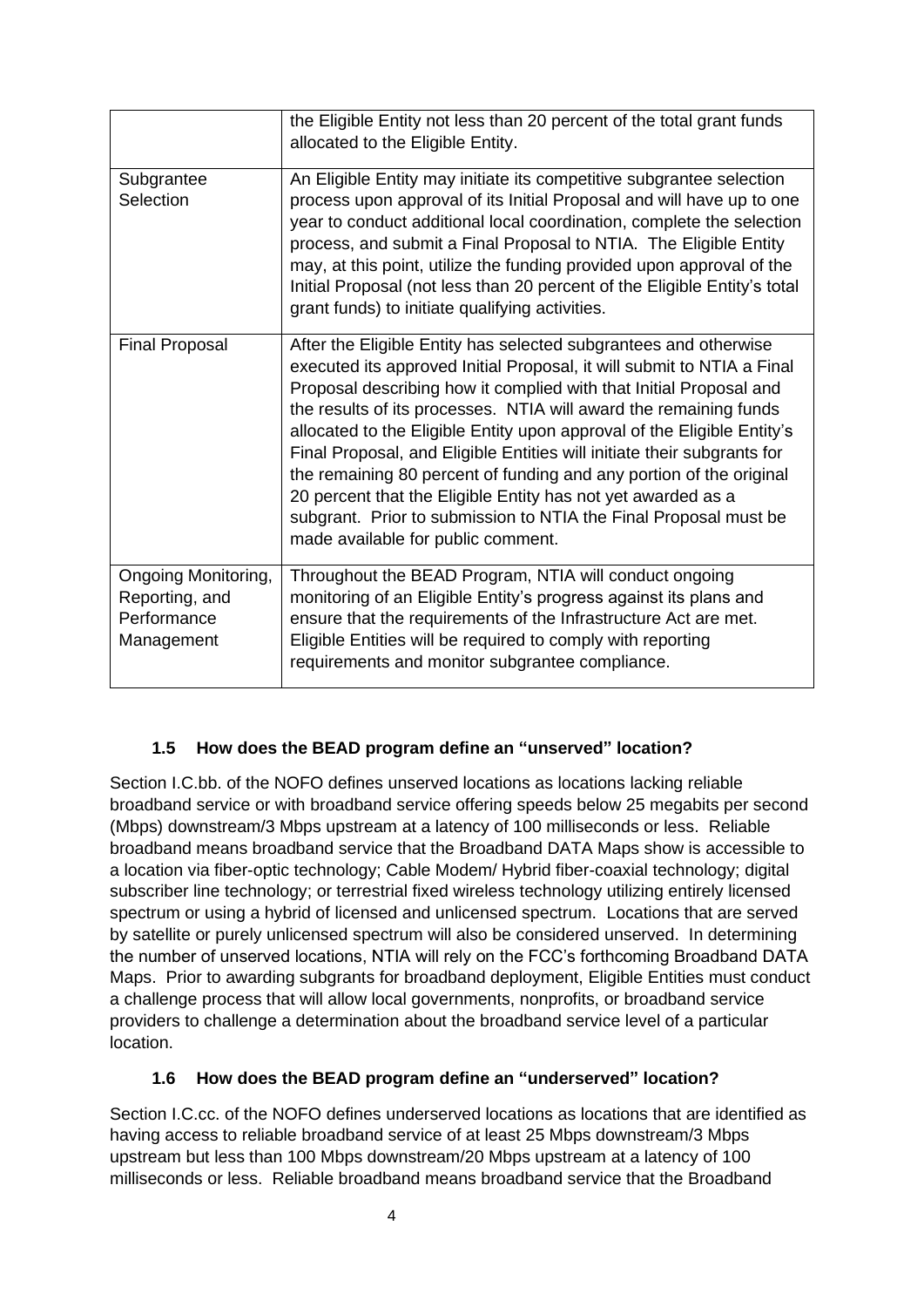DATA Maps show is accessible to a location via fiber-optic technology; Cable Modem/ Hybrid fiber-coaxial technology; digital subscriber line technology; or terrestrial fixed wireless technology utilizing entirely licensed spectrum or using a hybrid of licensed and unlicensed spectrum. Prior to awarding subgrants for broadband deployment, Eligible Entities must conduct a challenge process that will allow local governments, nonprofits, or broadband service providers to challenge a determination about the broadband service level of a particular location.

## **1.7 How does the BEAD program define a "Community Anchor Institution" (CAI)?**

Section I.C.f. of the NOFO defines "Community Anchor Institution" as an entity such as a school, library, health clinic, health center, hospital or other medical provider, public safety entity, institution of higher education, public housing organization, or community support organization that facilitates greater use of broadband service by vulnerable populations, including, but not limited to, low-income individuals, unemployed individuals, children, the incarcerated, and aged individuals. An Eligible Entity may propose to NTIA that additional types of institutions should qualify as CAIs within the entity's territory.

## **1.8 Which Community Anchor Institutions are eligible to receive broadband access through the BEAD Program?**

A Community Anchor Institution that lacks access to Gigabit-level broadband service is an eligible service location under the BEAD Program.

## **1.9 Are BEAD funds only restricted for use on last-mile broadband deployment? May funds be used for middle mile infrastructure?**

As noted in Section IV.B.5.b. of the NOFO an "Unserved Service Project" or "Underserved Service Project" may include Middle Mile Infrastructure in or through any area required to reach interconnection points or otherwise to ensure the technical feasibility and financial sustainability of a project providing service to an unserved location, underserved location, or eligible CAI.

## **1.10 How must an Eligible Entity prioritize eligible uses of BEAD funding?**

In general, Eligible Entities must follow the process below in prioritizing eligible uses of BEAD funding as explained in Section IV.B.7.b. of the NOFO:

- 1. An Eligible Entity must prioritize deploying broadband service to unserved service projects. With respect to those deployments, the Eligible Entity should prioritize projects designed to provide fiber connectivity directly to the end user. The Eligible Entity should also prioritize proposals that provide affordable service to end users, minimize the program subsidy required, and demonstrated record of and plans to follow Federal labor and employment laws, speed of deployment, and speed of the proposed network. Eligible Entities may also consider other factors that align with state and local priorities. This can include deploying Wi-Fi to multiunit buildings that are currently unserved.
- 2. Once an Eligible Entity certifies that it will reach all unserved locations in its jurisdiction, the Eligible Entity must next prioritize the provision of broadband to underserved service projects, again prioritizing fiber services and the other criteria mentioned above.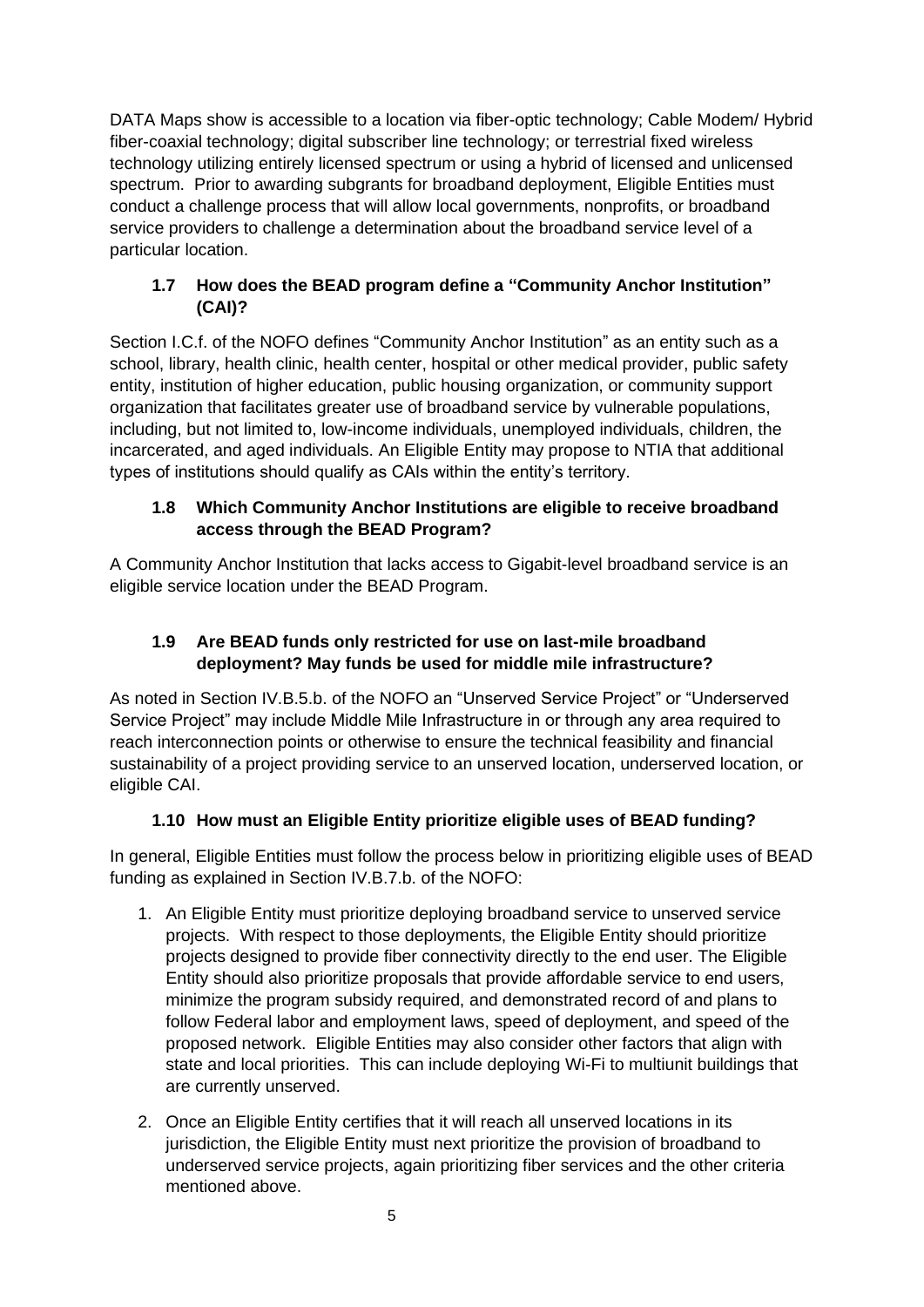3. To the extent an Eligible Entity has funds left over after allocating funds for unserved and underserved areas, it can then use funds to connect and upgrade community anchor institutions such as libraries and community centers that lack a 1 gigabit per second (Gbps) connection or to pursue eligible access-, adoption-, and equity-related uses, as well as any other uses approved by the Assistant Secretary that support the Program's goals.

Please note that these requirements do not impose any temporal requirement as to the order in which BEAD-funded initiatives are undertaken or completed. NTIA recognizes that broadband deployment projects often take months or years to complete, whereas certain other eligible uses of BEAD funds can be implemented more quickly. Thus, if an Eligible Entity has a plan to deploy service to all unserved and underserved locations within its jurisdiction, it may pursue non-deployment initiatives using BEAD funds before or while deployment projects are underway. For example, while an Eligible Entity is only permitted to pursue a device-subsidy program using BEAD funds if it has a plan to deploy service to all unserved and underserved locations within its jurisdiction, an Eligible Entity proposing such a program is both permitted and encouraged to implement it as soon as is feasible once its Initial Proposal has been approved.

## **1.11 Who can an Eligible Entity designate to administer the BEAD program?**

An Eligible Entity may designate any entity within the state or territorial government (i.e., state department, agency, or office) to administer the BEAD program, so long as this entity is able to meet program requirements, including administration of a competitive subgrant process. An Eligible Entity may create and designate a new or standalone entity to administer the program if desired.

## **1.12 Is an Eligible Entity able to change the administering entity for the BEAD program after initial designation in the LOI?**

Yes. An Eligible Entity may contact its Federal Program Officer or other designated program contact to change the designated administering entity or the point-of-contact. Eligible Entities must provide updates to Federal Program Officers of any personnel changes that result in changes to the designated point-of-contact.

#### **1.13 Can an Eligible Entity designate more than one entity to administer the program?**

An Eligible Entity must designate a lead entity for BEAD program administration in the LOI, but an Eligible Entity may distribute program administration responsibilities among multiple entities if desired.

#### **1.14 Must the same entity administer both the Digital Equity Act and the BEAD program?**

No. The same entity is not required to administer both the BEAD Program and the Digital Equity Act Planning and Capacity Grants. However, Eligible Entities are strongly encouraged to ensure collaboration between these initiatives to create a cohesive effort to close the digital divide with the Eligible Entity. This will be important in reducing the burden and confusion on community stakeholders when fulfilling the local coordination requirements in the NOFO and building an inclusive plan for the Eligible Entity.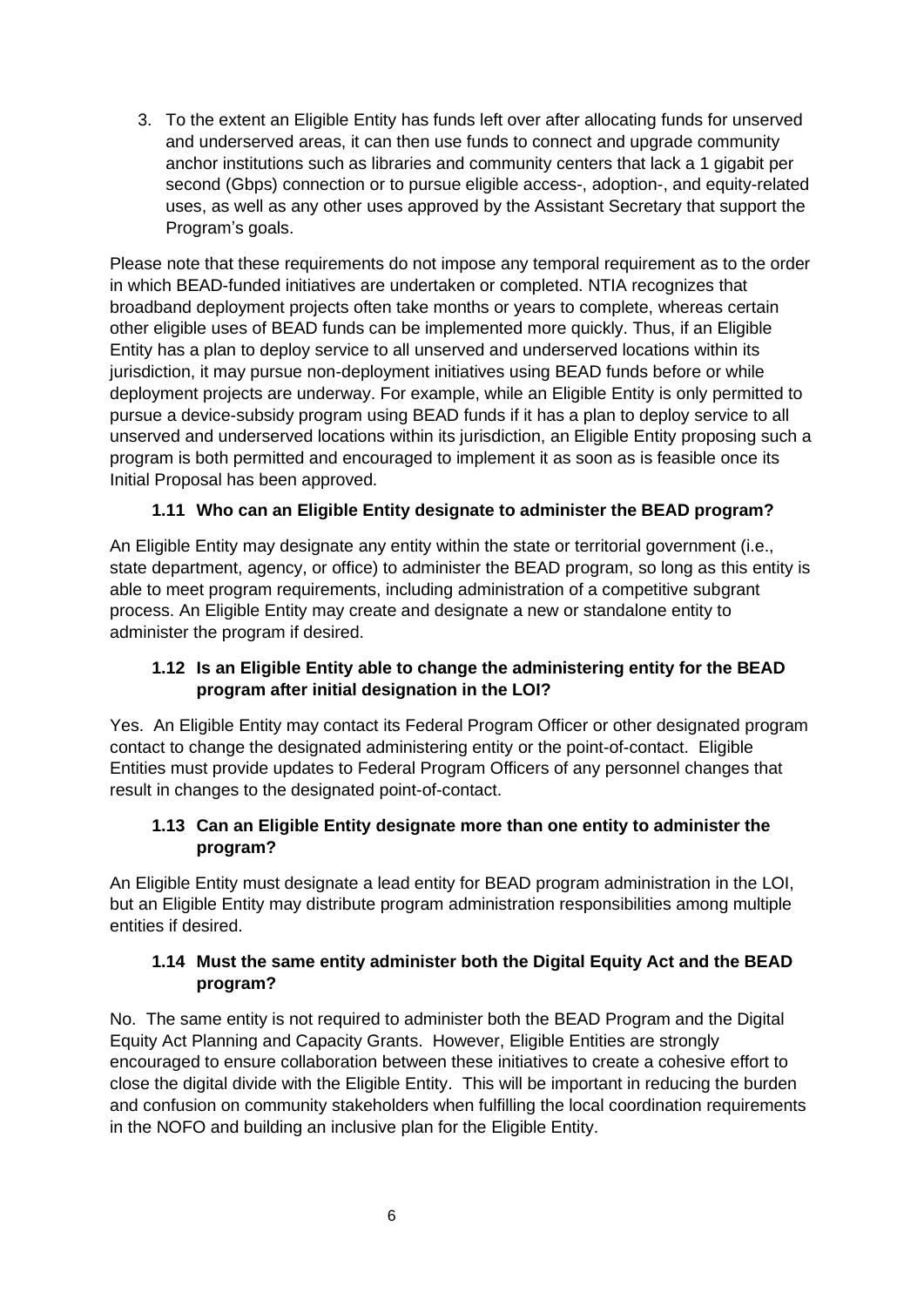# <span id="page-6-0"></span>**2 Letter of Intent (LOI) Submission and Initial Planning Funds**

## **2.1 When is the LOI due, and where must it be submitted?**

The LOI is due by 11:59 pm EDT on July 18, 2022. The LOI must be submitted through the NTIA Grants Portal at [grants.ntia.gov.](https://ntia.sharepoint.com/teams/BIFBroadbandProgramsPlanning-TA/Shared%20Documents/TA/grants.ntia.gov) Additional information about LOIs can be found in Section IV.B.1. of the NOFO.

## **2.2 Who can an Eligible Entity contact if it is having difficulty navigating the NTIA Grants Portal?**

If an Eligible Entity has questions related to the NTIA Grants Portal, they can contact ngphelpdesk@ntia.gov.

## **2.3 Can an Eligible Entity edit its LOI once it has been submitted?**

Edits may not be made to the LOI after submission. However, if an Eligible Entity needs to change the administering entity or point-of-contact, the Federal Program Officer or other assigned contact can assist in updating this information.

## **2.4 What are the necessary form and contents of the LOI?**

The LOI should be in letter form and signed by the Governor of the Eligible Entity, or an equivalent official (*e.g.,* the Mayor of the District of Columbia). The LOI must include:

- 1. A statement that the entity intends to participate in the Program;
- 2. Identification of the agency, department, or office that will serve as the recipient of, and administering agent for, any BEAD Program award for the Eligible Entity and the main point of contact at that agency, department, or office for the purposes of the BEAD Program;

Additionally, if the Eligible Entity wishes to receive planning funds, the LOI can include a request for Initial Planning Funds. The Eligible Entity may also submit a request for Initial Planning Funds and associated documentation later through the NTIA Grants Portal.

For the planning funds to be released, Eligible Entities must complete the planning fund application within the NTIA Grants Portal by August 15, 2022.

Eligible Entities are encouraged to use the provided LOI Template provided with the Application Guidance. Additional information about LOIs can be found in Section IV.B.1. of the NOFO.

# **2.5 Who can be listed as a Point of Contact in the LOI?**

The main "Point of Contact" may be any individual coordinating the implementation of the BEAD program within the administering agency, department, or office of the Eligible Entity. This individual should be the person with line responsibility for programmatic operations.

# **2.6 How do I know if my state has submitted a Letter of Intent?**

Visit internetforall.gov to see which states have submitted a Letter of Intent.

## **2.7 What if an Eligible Entity does not submit a LOI to participate in the BEAD Program?**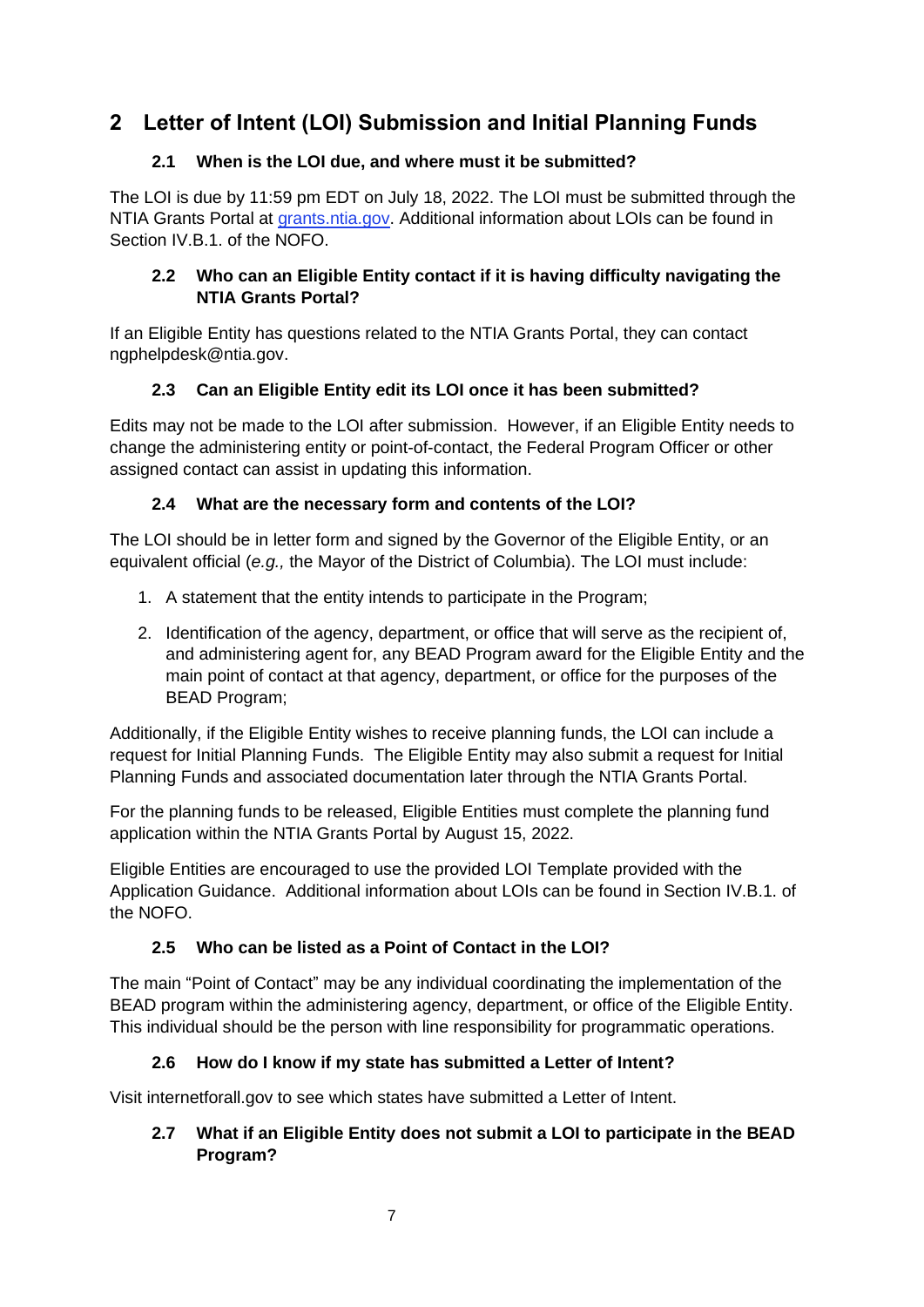As explained in Section IV.B.10. of the NOFO, if an Eligible Entity does not submit an LOI before the deadline (and no extension is granted), then a political subdivision or a consortium of political subdivisions of the Eligible Entity may apply by submitting an LOI instead. In this case, NTIA will publish a public notice inviting political subdivisions to apply. The public notice will include any relevant deadlines and instructions for application submission.

## **2.8 If an Eligible Entity submits an LOI, do they automatically receive Initial Planning Funds? If not, how does an Eligible Entity request Initial Planning Funds?**

No, an Eligible Entity will not automatically receive Initial Planning Funds by submitting an LOI. An Eligible Entity must request Initial Planning Funds in the NTIA Grants Portal (NGP) by submitting a planning application. The application can be submitted beginning immediately following submission of the Letter of Intent up until August 15, 2022. As a part of the application, an Eligible Entity will be required to submit the following information:

- 1. Standard organization information (i.e., AOR, Technical/Program POC);
- 2. Detail on eligible planning activities that the Eligible Entity plans to fund using the Initial Planning Funds;
- 3. A brief narrative (1000 words maximum) describing activities to be completed using the planning money;
- 4. SF 424, (i.e., application for federal assistance);
- 5. SF 424-C (i.e., budget information for construction programs)
- 6. SF-LLL (i.e., disclosure of lobbying activities);
- 7. CD-511 (i.e., certification of lobbying activities);
- 8. A detailed budget; and
- 9. A budget narrative.

Further detail and instruction on the above components are available in the [application](https://broadbandusa.ntia.gov/sites/default/files/2022-05/BEAD%20Planning%20Application%20Guidance.pdf) [guidance,](https://broadbandusa.ntia.gov/sites/default/files/2022-05/BEAD%20Planning%20Application%20Guidance.pdf) which can be found on internetforall.gov, and in Section V of the NOFO.

#### **2.9 If an Eligible Entity chooses not to request Initial Planning Funds in the LOI, are they able to request the Funds at a later date?**

Yes, until August 15, 2022. An Eligible Entity can re-enter the Grants Portal at any time until the deadline to request Initial Planning Funds and submit the required application materials.

#### **2.10 If an Eligible Entity requests Initial Planning Funds within its LOI, does the Eligible Entity need to submit all the required application materials for the funds at the same time?**

No, an Eligible Entity does not need to submit all application materials at the time of LOI submission. They can re-enter the Grants Portal at any time until August 15, 2022, to submit the required application materials.

## **2.11 How much funding can an Eligible Entity request in Initial Planning Funds?**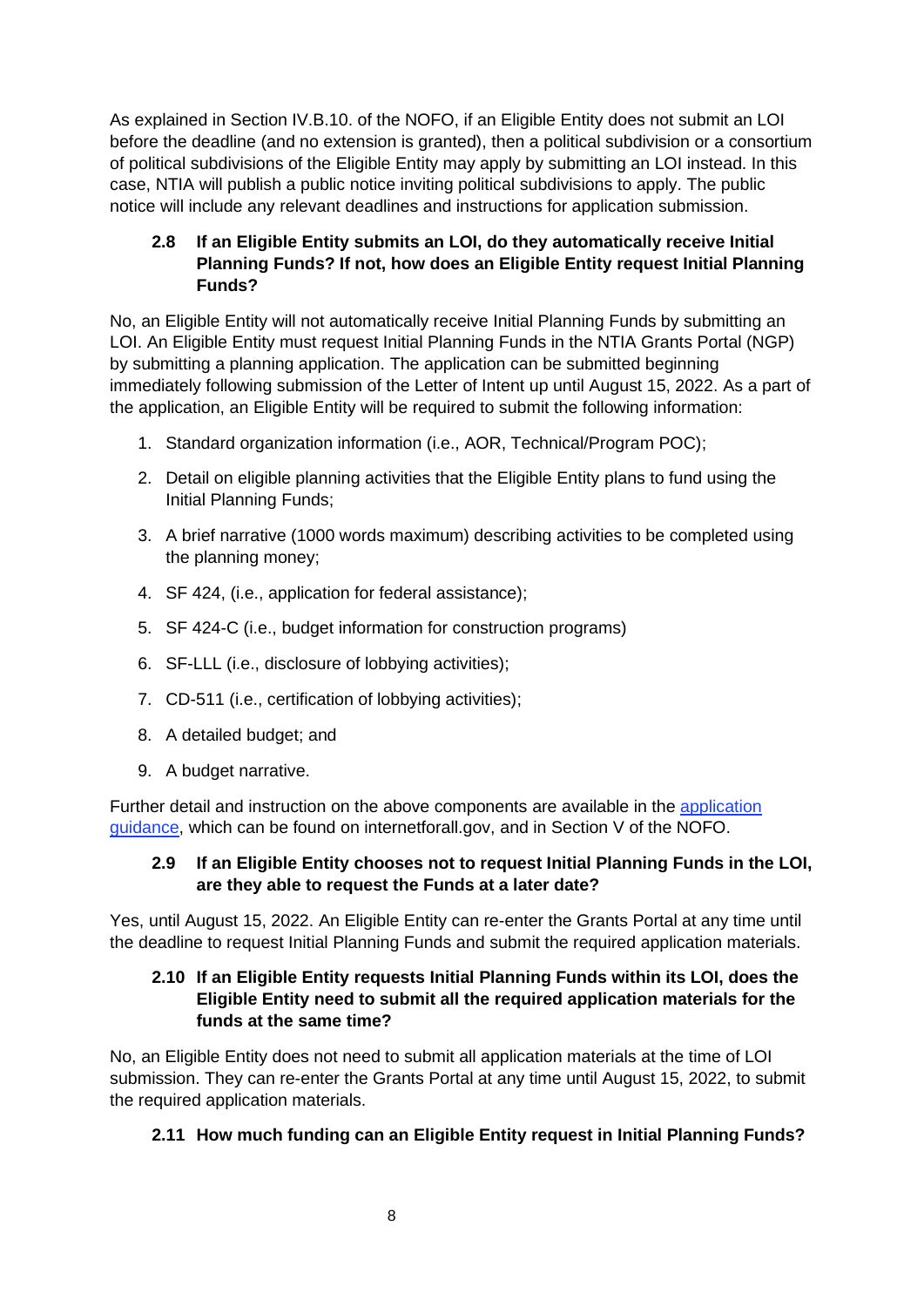U.S. States, the District of Columbia, and Puerto Rico may request up to \$5,000,000 in Initial Planning Funds. American Samoa, Guam, the U.S. Virgin Islands, and the Commonwealth of the Northern Mariana Islands may request up to \$1,250,000 in Initial Planning Funds.

#### **2.12 What happens to the Initial Planning Funding designated for an Eligible Entity if that Entity does not request planning funding or requests less than the maximum amount of planning funding?**

Initial Planning Funds are part of the Minimum Total Allocation that each Eligible Entity will receive. If an Eligible Entity does not request planning funds, those funds will be available to the entity upon approval of the Initial and Final Proposals for broadband deployment and other authorized uses. If an Eligible Entity requests less than the maximum amount of planning funds, the remaining funds will be available as part of the Minimum Allocation released upon approval and of the Initial and Final Proposals. Any Eligible Entity that does not request planning funds or requests less than the maximum amount of planning funds will have those funds for implementation. However, Eligible Entities that do not participate in the planning process will not receive access to any funds prior to the approval of the Initial Proposal. Additional information about the funding allocation process can be found in Section IV.B.4.c. of the NOFO.

## **2.13 When and how will Initial Planning Funds be released?**

NTIA will review LOI submissions for completeness, evaluate the application for Initial Planning Funds, and award Initial Planning Funds as expeditiously as possible. As explained in Section VI.C. of the NOFO, applications will be reviewed on a rolling basis. Eligible Entities are encouraged to submit their applications as soon as possible.

## **2.14 Are there any conditions to receiving Initial Planning Funds?**

Eligible Entities that receive Initial Planning Funds are required to submit a Five-Year Action Plan within 270 days of the receipt of funds. Eligible Entities must also comply with all programmatic and grant requirements included in the NOFO.

## **2.15 How may an Eligible Entity use the Initial Planning Funds?**

Initial Planning Funds may be used for the following planning and pre-deployment activities:

- 1. Research and data collection, including initial identification of unserved locations and underserved locations;
- 2. The development of a preliminary budget for pre-planning activities;
- 3. Publications, outreach, and communications support;
- 4. Providing technical assistance to potential subgrantees, including through workshops and events;
- 5. Training for employees of the broadband program or office of the Eligible Entity, or employees or political subdivisions of the Eligible Entity, and related staffing capacity or consulting or contract support to effectuate the goals of the BEAD Program;
- 6. Establishing, operating, or increasing capacity of a broadband office that oversees broadband programs and broadband deployment in an Eligible Entity;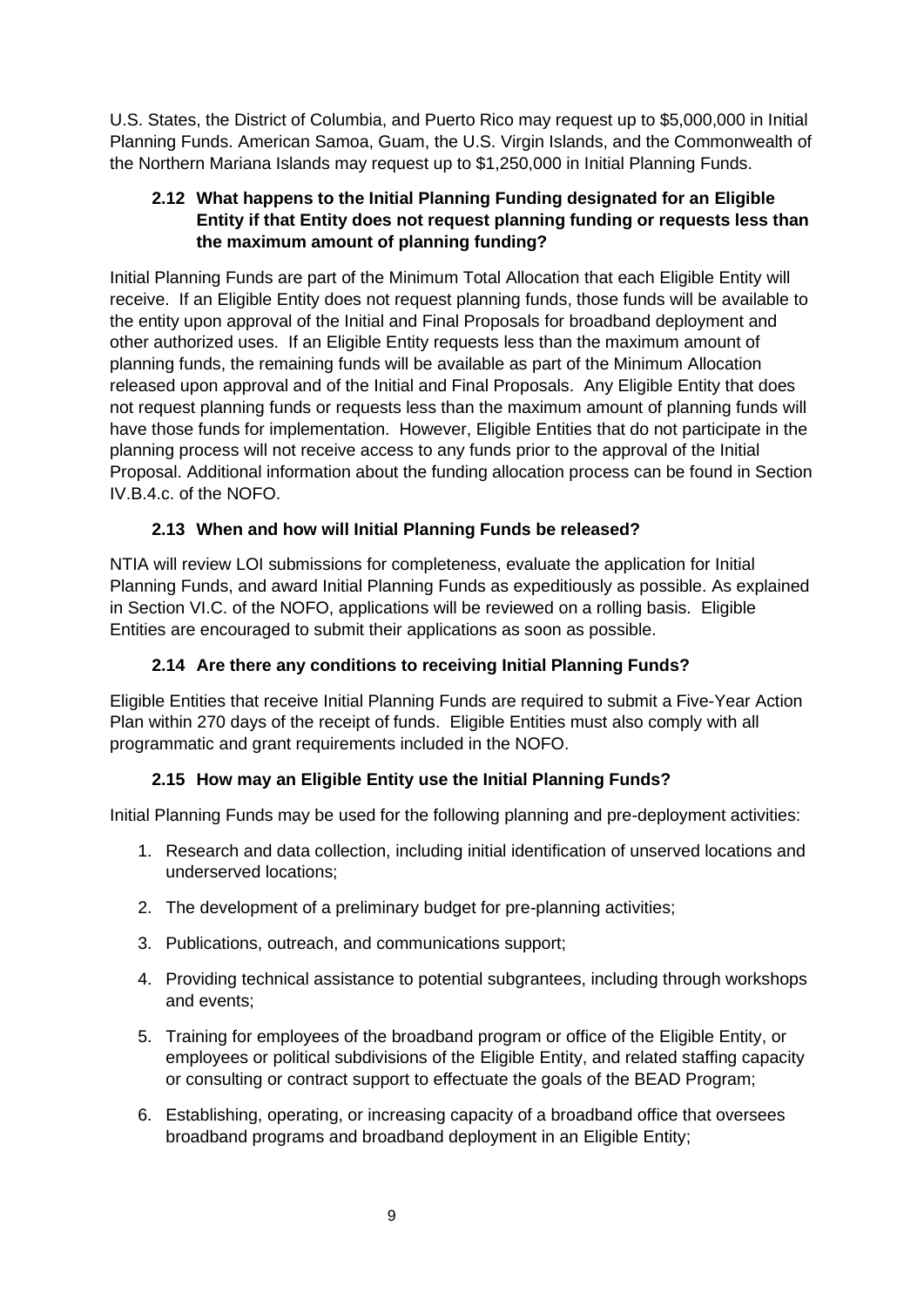- 7. Asset mapping across the Eligible Entity to catalogue broadband adoption, affordability, equity, access and deployment activities occurring within the Eligible Entity;
- 8. Conducting surveys of unserved, underserved, and underrepresented communities to better understand barriers to adoption;
- 9. Costs associated with meeting the local coordination requirements in Section IV.C.1.c of this NOFO including capacity building at the local and regional levels or contract support;
- 10. Reasonable post-NOFO, pre-award expenses in an amount not to exceed \$100,000 relating to the preparation of program submissions to NTIA (such as the LOI) or adding additional capacity to state or territorial broadband offices in preparation for the BEAD Program may be reimbursed if they are incurred after the publication date (May 13, 2022) of this NOFO and prior to the date of issuance of the grant award from NTIA, except that lobbying costs and contingency fees are not reimbursable from grant funds. Pre-award expenses should be clearly identified in the proposed project budget. Additionally, pre-award costs are incurred at the sole risk of the applicant and will not be reimbursed by NTIA if the proposed project does not receive an award pursuant to this Program. Pre-award expenses must be approved by NTIA and the Grants Officer in writing to be considered allowable; and
- 11. Other uses approved in advance writing by the Assistant Secretary (including in response to an Eligible Entity's request) that support the goals of the Program.**<sup>4</sup>**

If an Eligible Entity requests and receives Initial Planning Funds, it will be required to submit a Five-Year Action Plan. Eligible Entities should reserve enough resources to complete the plan in a timely manner. Additional information about requesting Initial Planning Funds can be found in Section IV.B.2. of the NOFO.

#### **2.16 Can an Eligible Entity use Initial Planning Funds to hire additional full time employees or increase the capacity of its broadband office or program?**

Yes, these are eligible uses of BEAD funds as noted in Section IV.B.2. of the NOFO.

#### **2.17 Can an Eligible Entity subgrant planning funds to local governments?**

Yes, an Eligible Entity can make subgrants to local governments to carry out eligible activities for the Initial Planning Funds.

#### **2.18 How may BEAD Initial Planning Funds be used in conjunction with other federal funding (e.g., Capital Projects Fund, DEA) allocated to an Eligible Entity?**

Designated entities may use funds for eligible purposes as described in Section IV.B.2. of the NOFO, but entities may not seek reimbursement for the same cost from different funding sources. For example, one half of a staff member's salary may be paid for through BEAD and one half may be paid for through DEA, but the full staff member's salary may not be paid

**<sup>4</sup>** Requests for approval of uses not listed here should be made in writing to the Assistant Secretary and submitted through the appropriate Federal Program Officer. An Eligible Entity should make such requests on a timely basis to facilitate resolution before the Eligible Entity seeks to make the expenditure or expenditures at issue.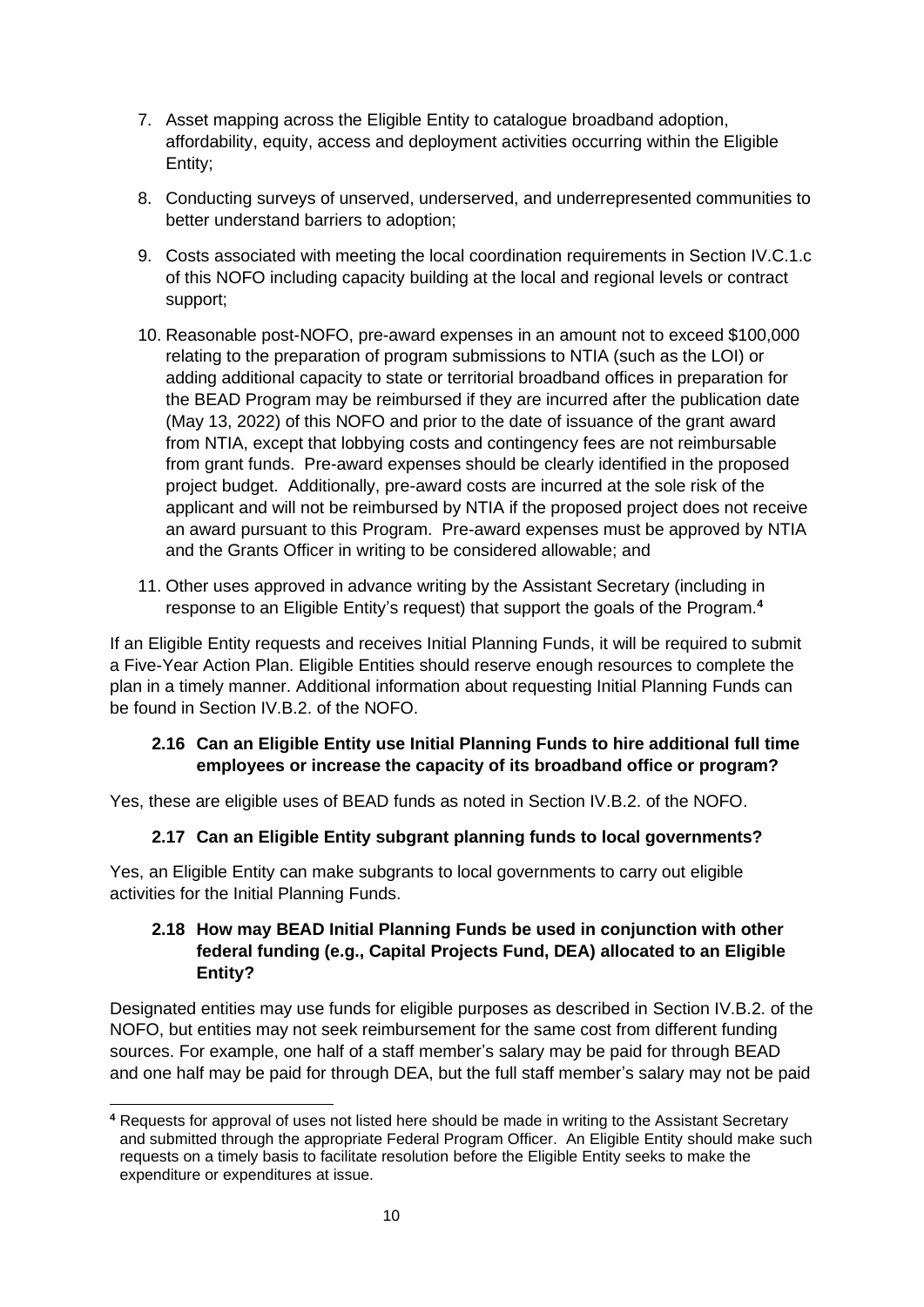for through BEAD and DEA because then the federal government would be paying for the same cost twice.

#### **2.19 If an Eligible Entity has incurred planning costs prior to receiving a planning grant, may these costs be reimbursed once Initial Planning Funds are released?**

As described in Section IV.B.2. of the NOFO, BEAD funds may only be used to cover allowable costs incurred during the period of performance, except for reasonable pre-award expenses not exceeding \$100,000 relating to the preparation of program submissions to NTIA (such as the LOI and planning funds application) or adding capacity to a broadband office in preparation for the BEAD Program. Reasonable pre-award expenses must be incurred after the publication date (May 13, 2022) of this NOFO and prior to the date of issuance of the grant award from NTIA.

# <span id="page-10-0"></span>**3 Local Coordination**

## **3.1 What are the BEAD requirements for local coordination?**

Each Eligible Entity is required to demonstrate coordination and collaboration with local, regional, and Tribal (as applicable) entities (governmental and non-governmental) and diverse stakeholder groups, including political subdivisions and local and community-based organizations, to ensure full representation and inclusion of unserved, underserved, and underrepresented communities throughout the planning and deployment process. This local coordination must begin in the development of the Five-Year Action Plan and continue throughout the entirety of the program. NTIA will evaluate the sufficiency of local coordination efforts to ensure that each Eligible Entity activities include the following as further explained in Section IV.C.1.c. of the NOFO:

- 1. Full geographic coverage of the Eligible Entity;
- 2. Meaningful engagement and outreach to diverse stakeholder groups and community organizations;
- 3. Utilization of multiple awareness and participation mechanisms and different methods to convey information and outreach;
- 4. Transparency of processes to include the documentation and publication of results and outcomes of coordination and outreach efforts, including related additions or changes to the Initial Proposal and/or Final Proposal (*e.g.,* documentation of responses to comments received from local stakeholders); and
- 5. Outreach to and direct engagement of unserved and underserved communities to include historically underrepresented and marginalized groups and/or communities.

## **3.2 Why is local coordination important?**

Local coordination and stakeholder engagement is critical to the BEAD Program's success, to eliminating barriers to broadband access and adoption, and to rapidly and economically building out new broadband networks. NTIA views strong involvement between Eligible Entities and local communities as key to ensuring that the broadband needs of all unserved and underserved locations and underrepresented communities are accounted for in Initial and Final Plans. Local coordination promotes alignment of priorities between the Eligible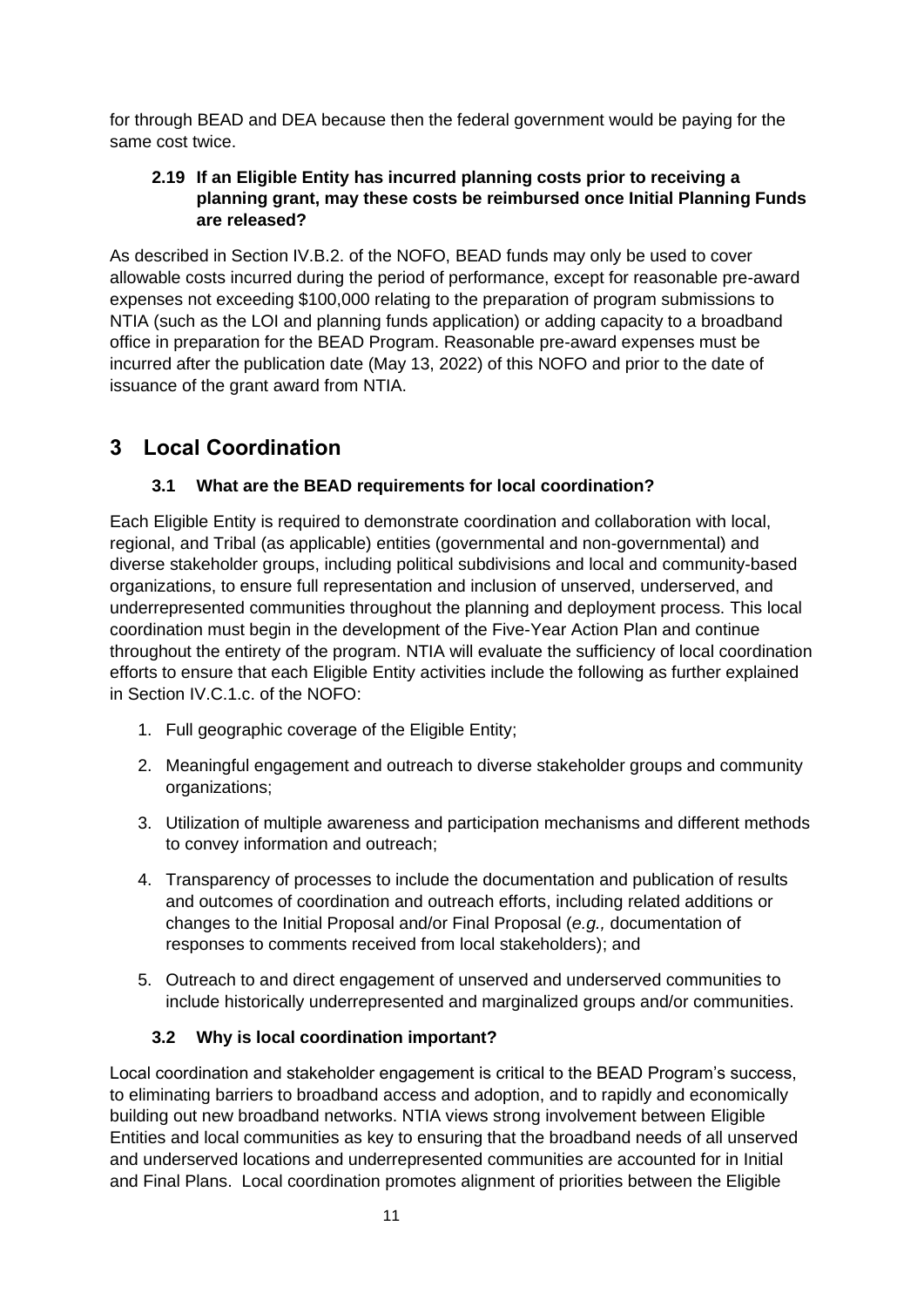Entity and local officials and helps ensure visibility of local needs and preferences. Robust engagement efforts increase initial adoption rates once the broadband is deployed and stimulate awareness about the programs that can support the local community.

## **3.3 What must an Eligible Entity do to demonstrate that it has met the requisite level of local coordination in its Five-Year Plan and throughout the BEAD program?**

An Eligible Entity is required to document local coordination and outreach activities by providing a detailed description of its efforts to engage local governments, community groups, underrepresented populations, and other stakeholders in the Five-Year Action Plan, Initial Proposal, and Final Proposal, relative to each stage in the BEAD program process. NTIA will consider quantitative measures as well as the quality of the engagements as noted in Section IV.C.1.c. of the NOFO.

## **3.4 How may localities, tribes, and other stakeholders become involved in the BEAD program?**

Localities, tribes, and other stakeholders should reach out to and establish communication with their state broadband offices. Entities may connect with their state office by looking up state contacts through the State Broadband Leaders Network (SBLN) at **[this link](https://broadbandusa.ntia.doc.gov/resources/states)**, reaching out to NTIA to make a connection, or reaching out to state and county municipal associations.

Stakeholders may consider assessing previous stakeholder engagement efforts, sharing feedback with states and localities on engagement processes, and communicating opportunities for local involvement and collaboration.

Localities can play a key role in:

- a. Understanding community needs, priorities, and current broadband projects;
- b. Engaging with underrepresented populations to ensure all voices are heard; and
- c. Communicating local insights to the Eligible Entity.

# <span id="page-11-0"></span>**4 Mapping and Analytics**

The following content has been developed from publicly available information

# **4.1 What are the FCC Broadband DATA Maps?**

The Broadband DATA Maps<sup>5</sup> refer to the maps created by the Federal Communications Commission (FCC) that will be utilized by NTIA in determining the allocation of funding for each Eligible Entity in the BEAD program. These maps will identify the availability of broadband service at the individual location level as opposed to [previous maps](https://broadbandmap.fcc.gov/#/about) produced by the FCC that provided data at the less granular census block level. Entities may refer to the [FCC's Second Report and Order on Establishing the Digital Opportunity Data Collection](https://www.fcc.gov/document/fcc-improves-broadband-data-and-maps-bridge-digital-divide-0) for further detail on the FCC maps.

## **4.2 When will the FCC be accepting broadband deployment data and when are FCC DATA Maps expected to be released?**

**<sup>5</sup>** Created under Section 802(c)(1) of the Communications Act of 1934 (47 U.S.C. 642(c)(1)).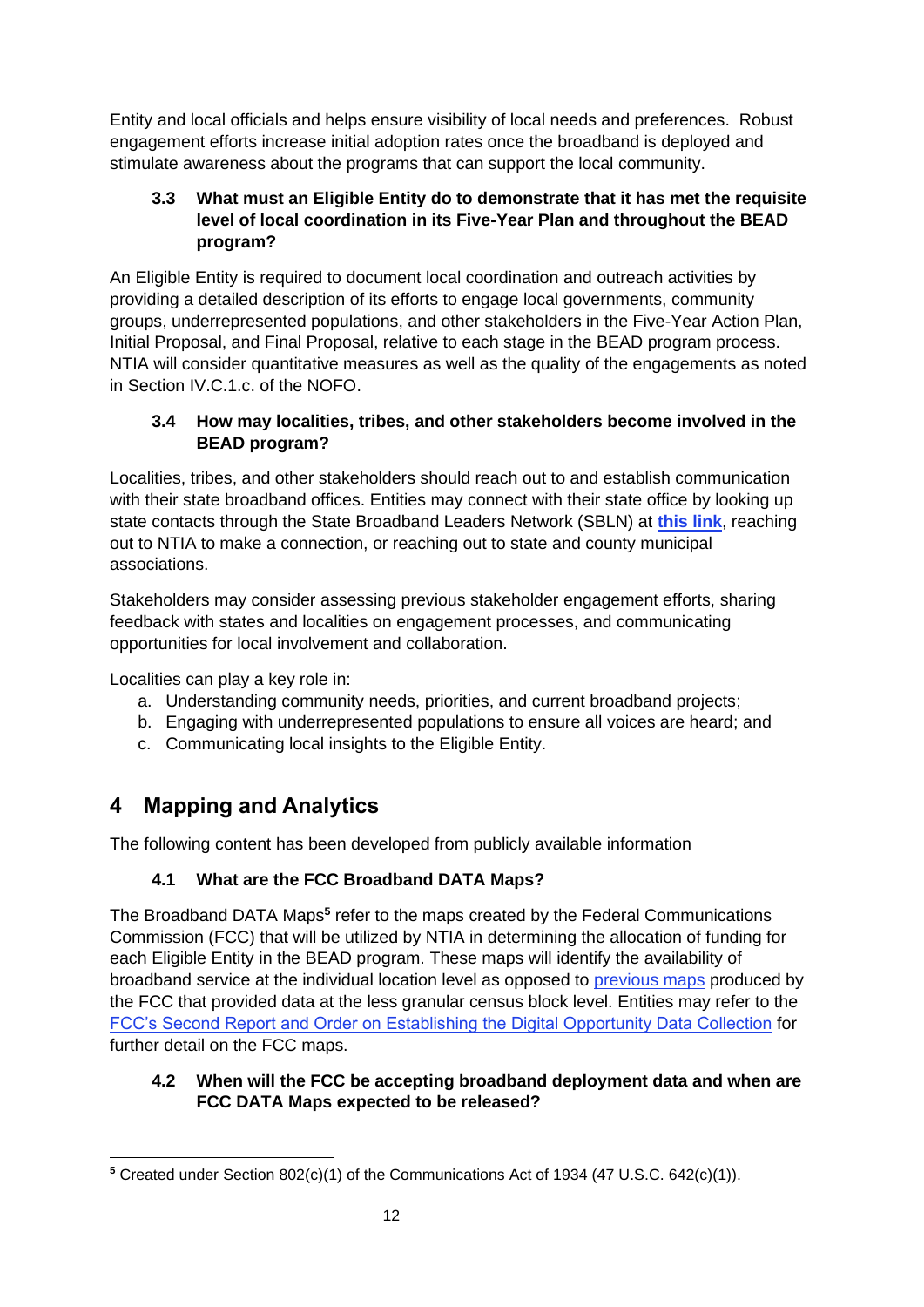FCC [Public Notice DA 22-182](https://docs.fcc.gov/public/attachments/DA-22-182A1.pdf) states that broadband service providers may begin submitting broadband deployment data beginning on June 30, 2022, with all data required to be submitted by September 1, 2022.

## **4.3 What can an Eligible Entity do now to prepare for the FCC DATA Maps release?**

In preparation for the FCC Broadband DATA Map release and subsequent challenge process, an Eligible Entity may improve their data collection and analysis efforts by identifying existing pertinent data sources (*e.g.,* [NTIA's Broadband Indicators of Need Map,](https://broadbandusa.maps.arcgis.com/apps/webappviewer/index.html?id=e2b4907376b548f892672ef6afbc0da5) the American Community Survey, National Broadband Availability Map), collecting relevant data and information on both infrastructure availability/access and adoption/use, and developing/updating a comprehensive broadband map at the location level. Refer to the [FCC's Third Report and Order \(FCC 21-20\)](https://docs.fcc.gov/public/attachments/FCC-21-20A1.pdf) for further detail on the FCC challenge process.

## **4.4 Must an Eligible Entity's Five-Year Action Plan and subsequent proposals be based on the FCC's Broadband DATA maps?**

Eligible Entities are encouraged to begin their planning processes prior to the release of the FCC's Broadband DATA maps. In this situation, Eligible Entities may utilize all available sources of existing data such as state level data, existing FCC data, the National Broadband Availability Map, [NTIA's Broadband Indicators of Need Map,](https://broadbandusa.maps.arcgis.com/apps/webappviewer/index.html?id=e2b4907376b548f892672ef6afbc0da5) the American Community Survey, and other sources.

NTIA will use the updated FCC Broadband DATA maps in allocating funds, but an Eligible Entity can incorporate information from its own mapping data and must conduct its own challenge process prior to awarding subgrants for broadband deployment.

# **4.5 How will the challenge process be run for the FCC DATA Maps?**

Per the Broadband Deployment Accuracy and Technological Availability (DATA) Act requirements, the FCC will design a challenge process through which consumers, State, local, and Tribal governmental entities, and other entities or individuals may submit coverage data to the FCC. The FCC will provide associated technical assistance to stakeholders, including Tribal governments, small service providers, and participants in the challenge process. Refer to the [FCC's Third Report and Order](https://docs.fcc.gov/public/attachments/FCC-21-20A1.pdf) (FCC 21-20) for further detail on the challenge process.

# <span id="page-12-0"></span>**5 Five-Year Action Plan**

# **5.1 When is the Five-Year Action Plan due?**

As noted in Section IV.B.3.a. of the NOFO, the Five-Year Action Plan is due no later than 270 days after receipt of the Initial Planning Funds. The 270-day period begins when the Initial Planning Funds have been awarded and are accessible by the Eligible Entity.

## **5.2 What is the distinction between the Five-Year Action Plan and the Initial Proposal?**

The purpose of the Five-Year Action Plan is for the Eligible Entity to establish its broadband goals and priorities and serve as a comprehensive needs assessment that will inform Initial Plans.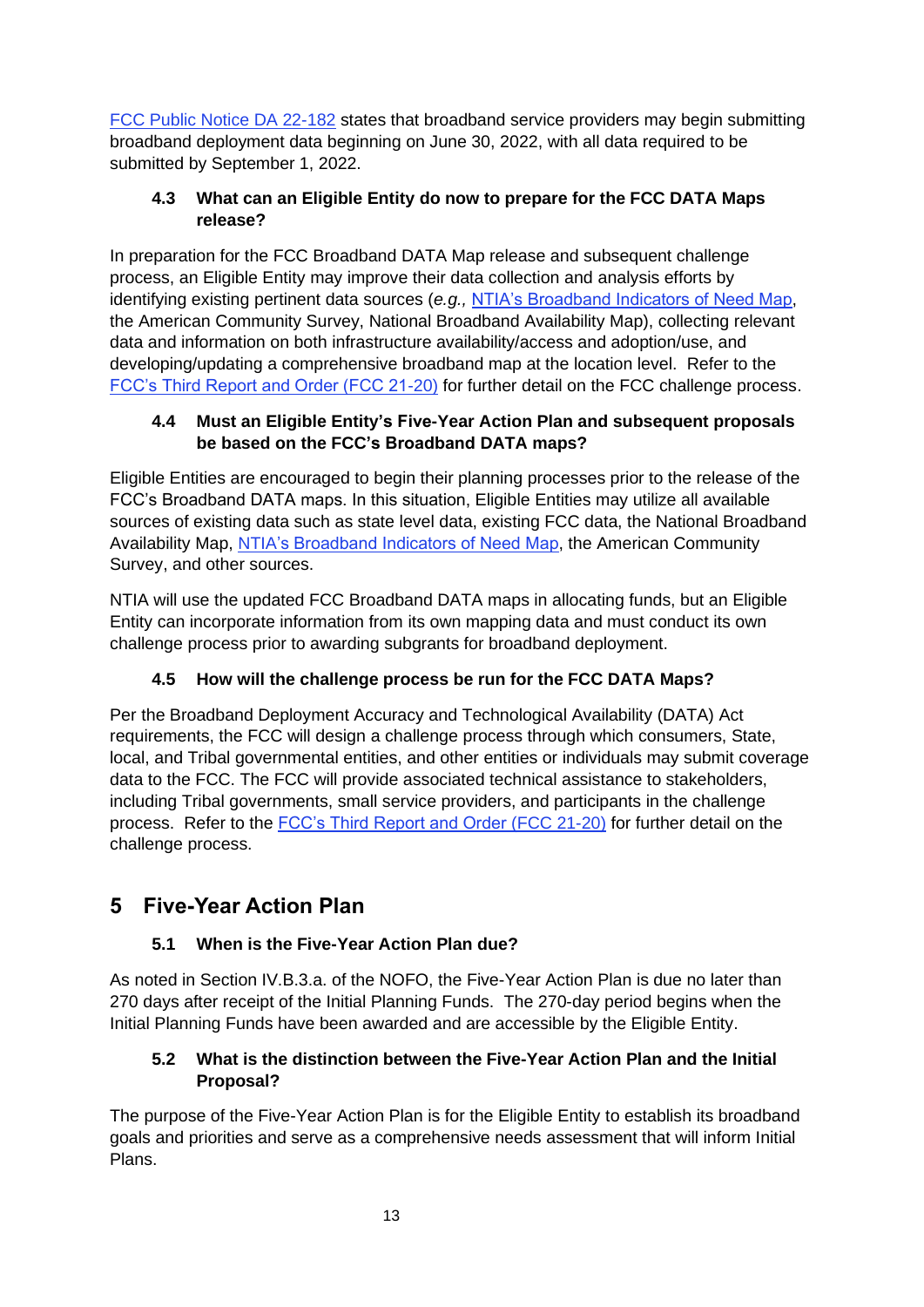The Initial Proposal is the required submission for any Eligible Entity to use to apply for BEAD funding. The Initial Proposal should explain the process by which the Eligible Entity will award subgrants to ensure that every resident has access to a reliable, affordable, highspeed broadband connection.

While these are two separate submissions, a well-crafted Five-Year Action Plan is critical to the full and complete development of the Initial Proposal.

## **5.3 What should an Eligible Entity include in its Five-Year Action Plan?**

At a minimum, the Five-Year Action Plan should address an Eligible Entity's goals and approaches to broadband access, affordability, equity, and adoption as addressed below. Additional information about the content of Five-Year Action Plans can be found in Section IV.B.3.b. of the NOFO.

1. Provide details of the existing broadband program or office within the Eligible Entity, including any activities that the program or office currently conducts, any previous entity-wide plans or goals for availability of broadband, and any prior experience awarding broadband deployment grants.

2. Identify the funding that the Eligible Entity currently has available for broadband deployment and other broadband-related activities, including data collection and local planning, and the sources of that funding, including whether the funds are from the Eligible Entity or from the federal government.

3. Identify existing efforts funded by the federal government, including the Universal Service Fund, or an Eligible Entity to deploy broadband and close the digital divide.

4. Identify the current full-time and part-time employees of the Eligible Entity who will assist in implementing and administering the BEAD Program and the duties assigned to those employees, as well as any existing contracted support, and any planned expansion of employees or contractors.

5. Identify known or potential obstacles or barriers to the successful implementation of the BEAD Program and the Eligible Entity's corresponding plans to address them.

6. Include an asset inventory that catalogues broadband adoption, affordability, equity, access, and deployment activities occurring within the Eligible Entity and identifies and provides details regarding any relevant partners, such as community-based organizations and CAIs that may inform broadband deployment and adoption planning.

7. Include a description of the Eligible Entity's external engagement process, demonstrating collaboration with local, regional, and Tribal (as applicable) entities (governmental and nongovernmental) and reflective of the local coordination requirements outlined herein, including outreach to underrepresented communities and unions and worker organizations. The engagement required must be undertaken both during the development of the Five-Year Action Plan itself and following submission of the plan, reflecting ongoing collaboration throughout the BEAD Program.

8. Incorporate available federal, Eligible Entity, or local broadband availability and adoption data, including but not limited to Affordable Connectivity Program enrollment data. Other federal broadband federal data sources include the NTIA Internet Use Survey, the NTIA Indicators of Broadband Need Map, and the American Community Survey.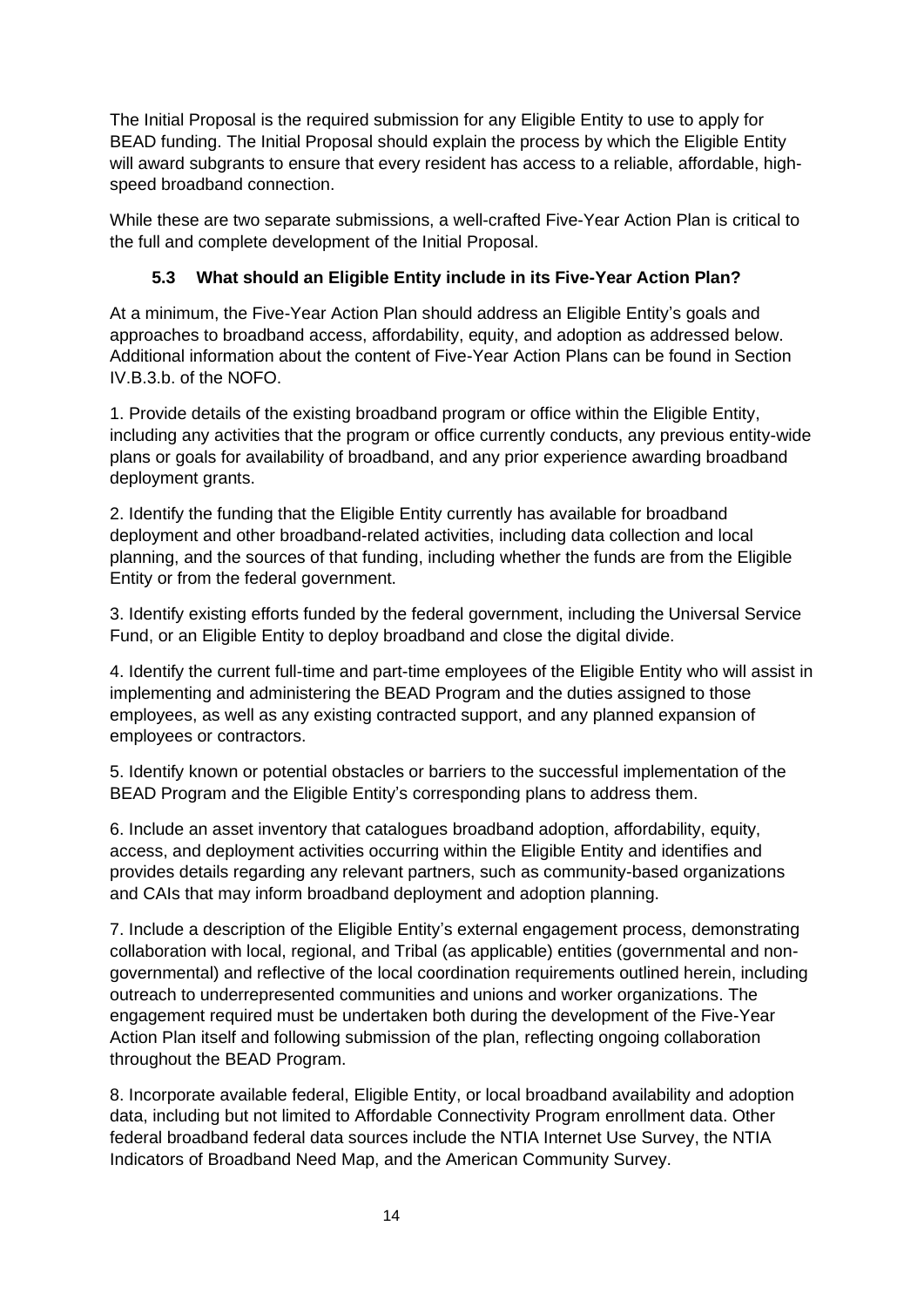9. Identify local and regional broadband service needs and gaps within the Eligible Entity's boundaries, including unserved or underserved locations and CAIs without gigabit service, and/or any plans to make these determinations where service availability is unclear.

10. Provide a comprehensive, high-level plan for providing reliable, affordable, high-speed internet service throughout the Eligible Entity, including:

a. The estimated timeline and cost for universal service,

b. The planned utilization of federal, Eligible Entity, and local funding sources,

c. Prioritization of areas for federal support,

d. Any consideration afforded to the use of public-private partnerships or cooperatives in addressing the needs of the Eligible Entity's residents,

e. Strategies to address affordability issues, including but not limited to strategies to increase enrollment in the Affordable Connectivity Program by eligible households; and

f. Strategies to ensure an available and highly skilled workforce (including by subgrantees, contractors, and subcontractors) to minimize project disruptions, including any plans to ensure strong labor standards and protections, such as those listed in Section IV.C.1.e; and plans to attract, retain, or transition the skilled workforce needed to achieve the plan's goals, including describing the involvement and partnerships of sub-grantees, contractors, and sub-contractors with existing in-house skills training programs, unions and worker organizations; community colleges and public school districts; supportive services providers; Registered Apprenticeship programs and other labor-management training programs, or other quality workforce training providers.

11. Identify digital equity and inclusion needs, goals, and implementation strategies, including ways in which the Eligible Entity plans to utilize BEAD funding, Digital Equity Act funding and/or other funding streams in concert to remedy inequities and barriers to inclusion. Accordingly, the Five-Year Action Plan should set forth a vision for digital equity, include the results of a needs assessment for underrepresented communities and an asset inventory of ongoing digital equity activities, and detail holistic strategies around affordability, devices, digital skills, technical support, and digital navigation. This requirement may be satisfied by the completion of a State Digital Equity Plan under the Digital Equity Act. Please refer to the Digital Equity Act State Planning Grant Program NOFO for the requirements and deadlines applicable to that program.

12. Detail alignment of the Five-Year Action Plan with other existing and planned economic development, telehealth, workforce development, related connectivity efforts, and other Eligible Entity priorities.

13. Describe technical assistance and additional capacity needed for successful implementation of the BEAD Program.

#### **5.4 If an Eligible Entity has an existing entity-wide broadband plan, may they use this plan as the Five-Year Action Plan?**

If an Eligible Entity has an existing broadband plan that meets the requirements in the NOFO for the Five-Year Action Plan, and that plan has been completed within the 12 months prior to date of receipt of Initial Planning Funds, the Eligible Entity may submit that plan as their Five-Year Action Plan. If the existing plan does not meet all the NOFO requirements, the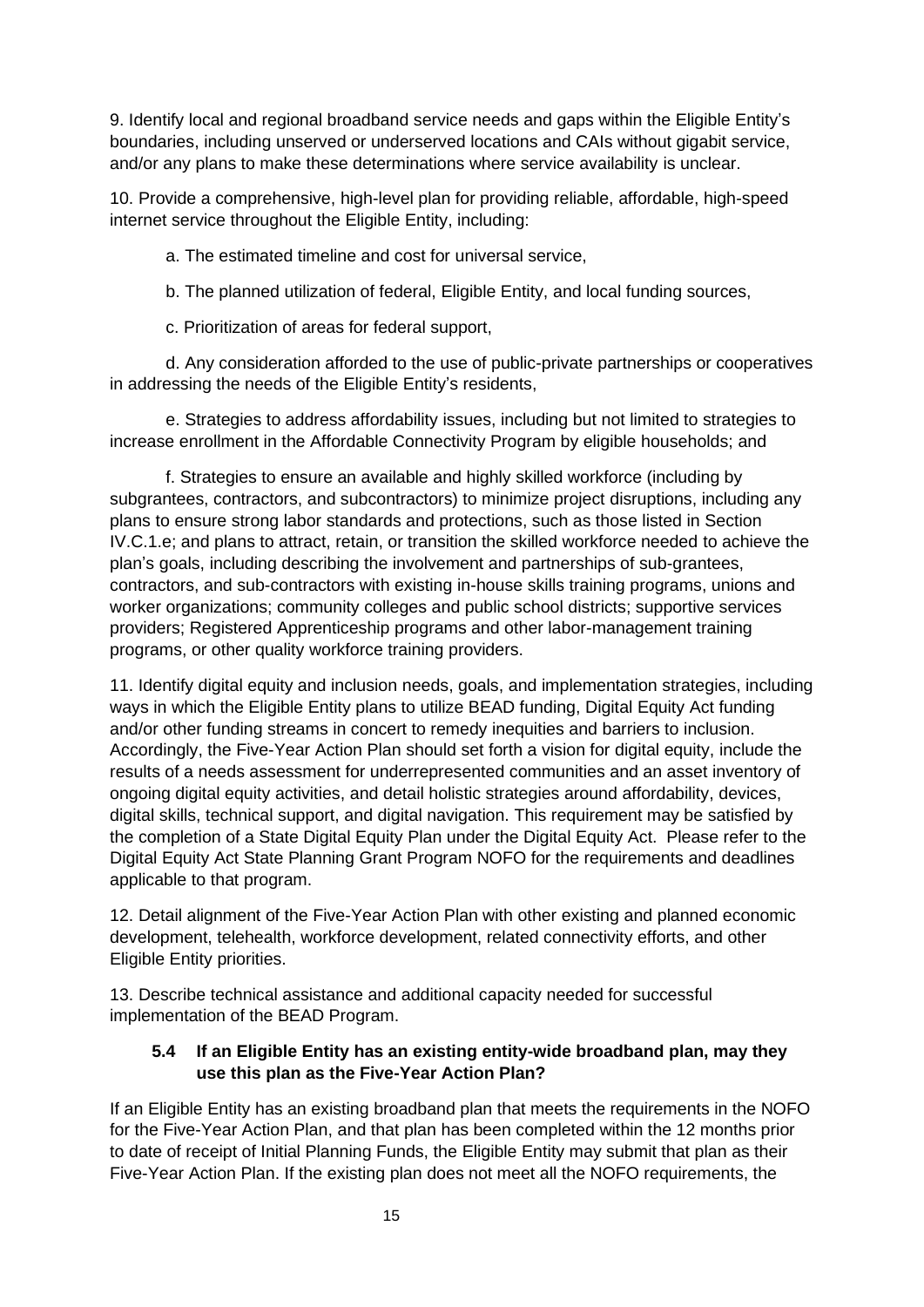Eligible Entity may submit the existing plan along with supplemental materials sufficient to fulfill all requirements. If an Eligible Entity does not use the online template that will be published by NTIA, they must provide an index, cross-walk, or similar document to allow the reader to quickly and efficiently locate relevant content. If an Eligible Entity has an existing plan that was previously completed, Initial Planning Funds must be used for other allowable expenses.

#### **5.5 Will NTIA release a template for the Five-Year Action Plan? When can we expect these materials to be released?**

Yes, NTIA will release an online Five-Year Action Plan template. The online template will be published on the program website and shared directly with Eligible Entity POCs shortly after release of the NOFO.

### **5.6 What happens if an Eligible Entity is unable to complete its Five-Year Action Plan by the deadline? Will NTIA allow extensions for submission of Five-Year Action Plans? How will extensions be granted?**

NTIA may allow extensions for submission of Five-Year Action Plans at the sole discretion of the Assistant Secretary as described in Section II.B.1. of the NOFO. If extenuating circumstances demonstrate that additional time will support the overall goals of the BEAD Program, an Eligible Entity may make a request for an extension in writing to NTIA and explain the need for the extension. The request will be evaluated by NTIA and approved by the Assistant Secretary, if appropriate.

## **5.7 What actions will be taken by NTIA if an Eligible Entity fails to submit a Five-Year Action Plan after receiving Initial Planning Funds?**

If an Eligible Entity fails to submit a Five-Year Action Plan, NTIA may pursue all available grant compliance and enforcement mechanisms, as described in Section IX.G.4. of the NOFO, up to and including the clawback of Initial Planning Funds. An Eligible Entity that encounters challenges in the development of its Five-Year Action Plan is encouraged to contact its Federal Program Officer (FPO) or other dedicated program staff for additional assistance.

# <span id="page-15-0"></span>**6 Digital Equity**

*Note: NTIA will publish separate FAQs in reference to the Digital Equity Act NOFOs. The questions below include those that are related to BEAD and digital equity generally.*

## **6.1 Can the digital equity portion of the Five-Year Action Plan be the same as the plan for the Digital Equity Act?**

Yes, the digital equity components required in the Five-Year Action Plan may be satisfied by completion of the State Digital Equity Plan under the Digital Equity Act. Eligible Entities can and should develop both plans concurrently.

## **6.2 What are examples of ways an Eligible Entity can support digital equity through the BEAD Program?**

Examples of ways an Eligible Entity can use BEAD funds to support digital equity activities include but are not limited to: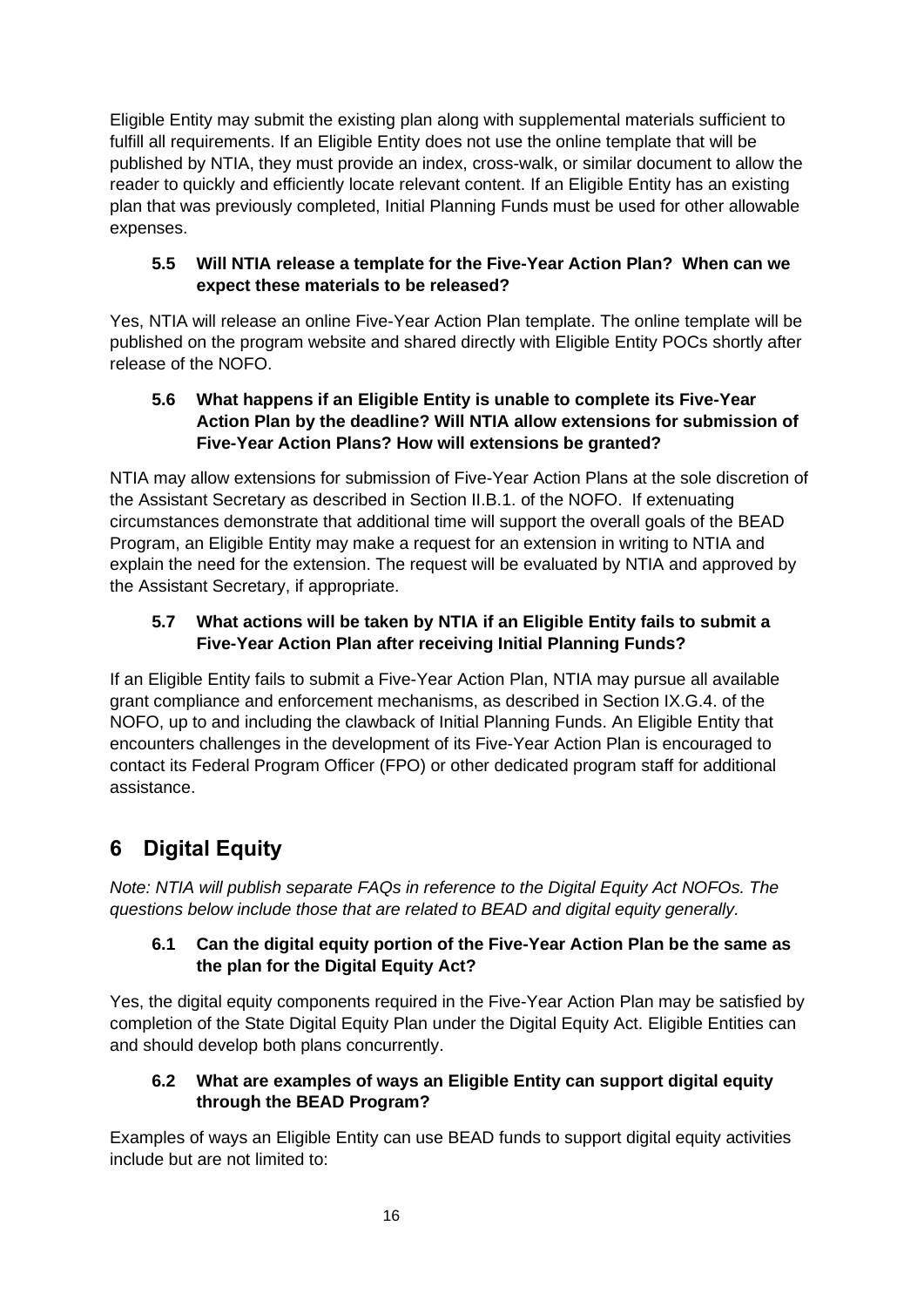- 1. User training with respect to cybersecurity, privacy, and other digital safety matters;
- 2. Remote learning or telehealth services/facilities;
- 3. Digital literacy/upskilling (from beginner-level to advanced);
- 4. Computer science, coding and cybersecurity education programs;
- 5. Broadband sign-up assistance and programs that provide technology support;
- 6. Multi-lingual outreach to support adoption and digital literacy;
- 7. Prisoner education to promote pre-release digital literacy, job skills, and online jobacquisition skills;
- 8. Digital navigators; and
- 9. Direct subsidies for use toward broadband subscription, where the Eligible Entity shows the subsidies will improve affordability for the end user population (and to supplement, but not to duplicate or supplant, the subsidies provided by the Affordable Connectivity Program).

An Eligible Entity can only use BEAD funds for these purposes after demonstrating that it will be able to ensure broadband service to all unserved and underserved locations as explained in Section IV.B.7.a.iii. of the NOFO.

# <span id="page-16-0"></span>**7 Funding and Allocation Process**

#### **7.1 When will NTIA determine the allocation of BEAD funds to each Eligible Entity? How will NTIA notify the Eligible Entities as to how much funding they will receive?**

**On or after** the date on which the Federal Communications Commission's Broadband DATA Maps are made public, the Assistant Secretary, in coordination with the Commission, shall issue a "Notice of Available Amounts" to each Eligible Entity that contains the amount of Program funds that will be available to the Eligible Entity as noted in Section I.B.2. of the NOFO.

#### **7.2 How will NTIA determine the total funding allocation an Eligible Entity will receive?**

Each Eligible Entity's allocation will reflect the share of the nation's unserved locations that exist within the boundaries of each Eligible Entity based on the FCC's Broadband DATA Maps. As described more specifically in Section IV.B.4.c. of the NOFO, each Eligible Entity's Total Allocation will be the sum of the Eligible Entity's (i) Minimum Initial Allocation; (ii) High-Cost Allocation; and (iii) Remaining Funds Allocation, calculated as follows:

- 1. Minimum Initial Allocation: The "Minimum Initial Allocation" for (i) each State of the United States, the District of Columbia, and Puerto Rico is \$100,000,000, and (ii) for American Samoa, Guam, the U.S. Virgin Islands, and the Commonwealth of the Northern Mariana Islands is \$25,000,000.
- 2. High-Cost Allocation: The "High-Cost Allocation" for each Eligible Entity will be calculated by (i) dividing the number of unserved locations in high-cost areas in the Eligible Entity by the total number of unserved locations in high-cost areas in the United States and (ii) multiplying the quotient obtained by \$4,245,000,000. NTIA will provide further information regarding its designation of high-cost areas.
- 3. Remaining Funds Allocation: The funds remaining after subtracting each of (i) the total Minimum Initial Allocations; and (ii) the total High-Cost Allocation from \$41,601,000,000 are the "Remaining Funds." Each Eligible Entity's Remaining Funds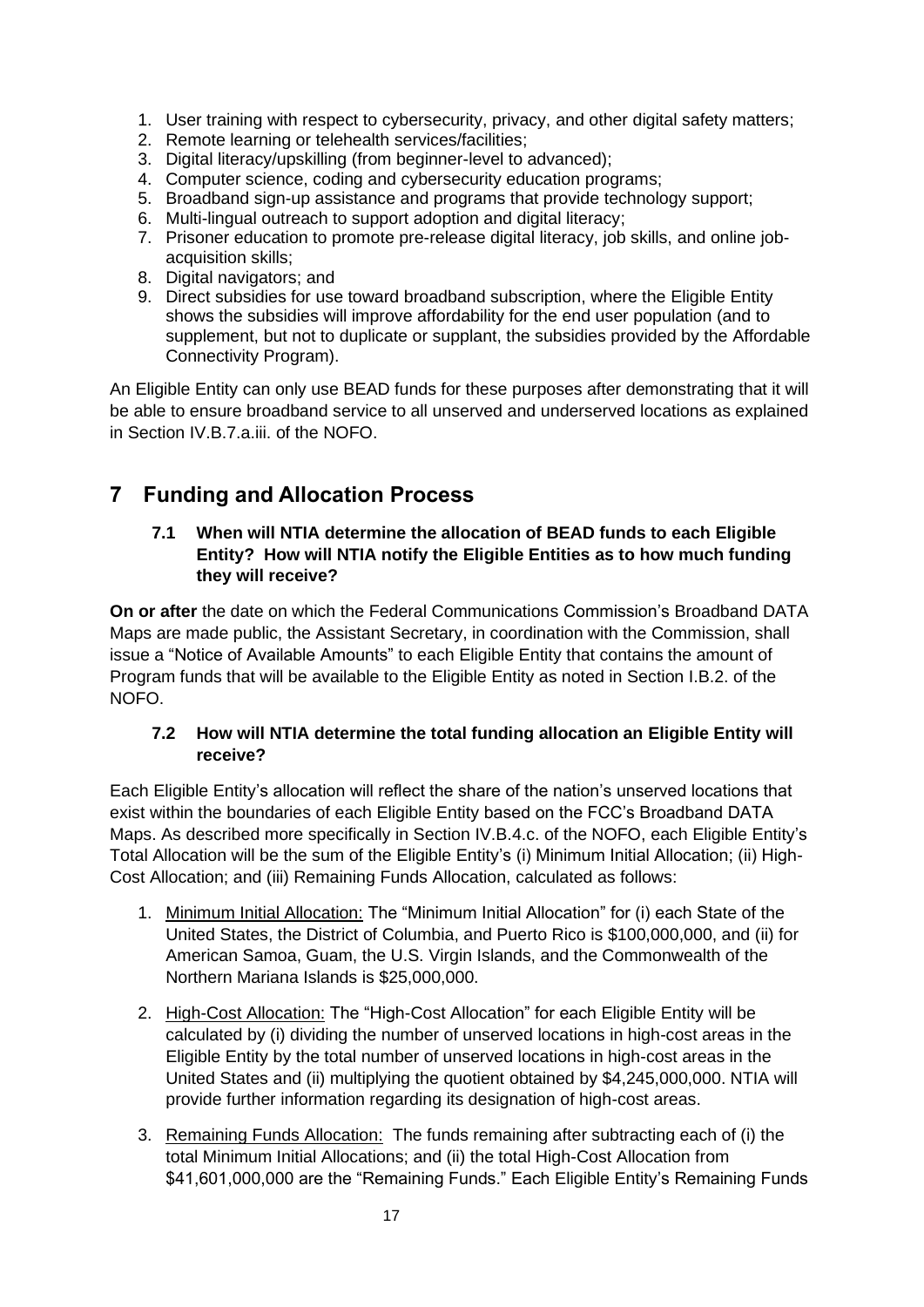Allocation shall be computed by dividing the number of unserved locations in the Eligible Entity by the total number of unserved locations in the United States and multiplying the result by the Remaining Funds.

#### **7.3 How will NTIA account for currently unserved locations that may be served in the future by projects funded through other government programs such as the Rural Digital Opportunity Fund (RDOF), Coronavirus Aid, Relief, and Economic Security Act (CARES Act), or American Rescue Plan Act (ARPA)?**

Section IV.B.7.a.ii. of the NOFO states that an Eligible Entity may not fund a project covering a location or area already subject to an enforceable federal, state, or local commitment to deploy qualifying broadband unless the Assistant Secretary waives the exclusion of areas with prior enforceable commitments at the request of the Eligible Entity. The waiver may be applied in cases where the Eligible Entity can demonstrate to the satisfaction of the Assistant Secretary that including the area is necessary to achieve the goals of the program.

An enforceable commitment for the deployment of qualifying broadband exists when the commitment to deploy was made as a condition of:

- 1. Any grant, loan, or loan guarantee provided by an Eligible Entity to the provider of broadband service for the deployment of qualifying broadband service in the proposed service area;
- 2. Any grant, loan, or loan guarantee with respect to the proposed service area provided by the Secretary of Agriculture under:
	- a. Title VI of the Rural Electrification Act of 1936 (7 U.S.C. 950bb et seq.), including: any program to provide grants, loans, or loan guarantees under Sections 601 through 603 of that Act (7 U.S.C. 950bb et seq.); and the Community Connect Grant Program established under Section 604 of that Act (7 U.S.C. 950bb–3); or
	- b. The broadband loan and grant pilot program known as the "Rural eConnectivity Pilot Program" or the "ReConnect Notice of Funding Opportunity Program" authorized under Section 779 of division A of the Consolidated Appropriations Act, 2018 (Public Law 115–141; 132 Stat. 348);
- 3. Any high-cost universal service support provided under Section 254 of the Communications Act of 1934 (47 U.S.C. 254), except that in the case of the Rural Digital Opportunity Fund, a location will be considered to have an enforceable commitment for qualifying broadband only (a) after the Federal Communications Commission has authorized RDOF support for the winning bid that includes that location in a Public Notice, and (b) the provider does not rely on satellite technologies to deliver service;
- 4. Any grant provided under Section 6001 of the American Recovery and Reinvestment Act of 2009 (47 U.S.C. 1305);
- 5. Amounts made available for the Education Stabilization Fund established under the heading "DEPARTMENT OF EDUCATION" in title VIII of division B of the CARES Act (Public Law 116–136; 134 Stat. 564), and funded under the CARES Act, the Coronavirus Response and Relief Supplemental Appropriations Act (CRRSA Act), and the American Rescue Plan Act (ARP Act);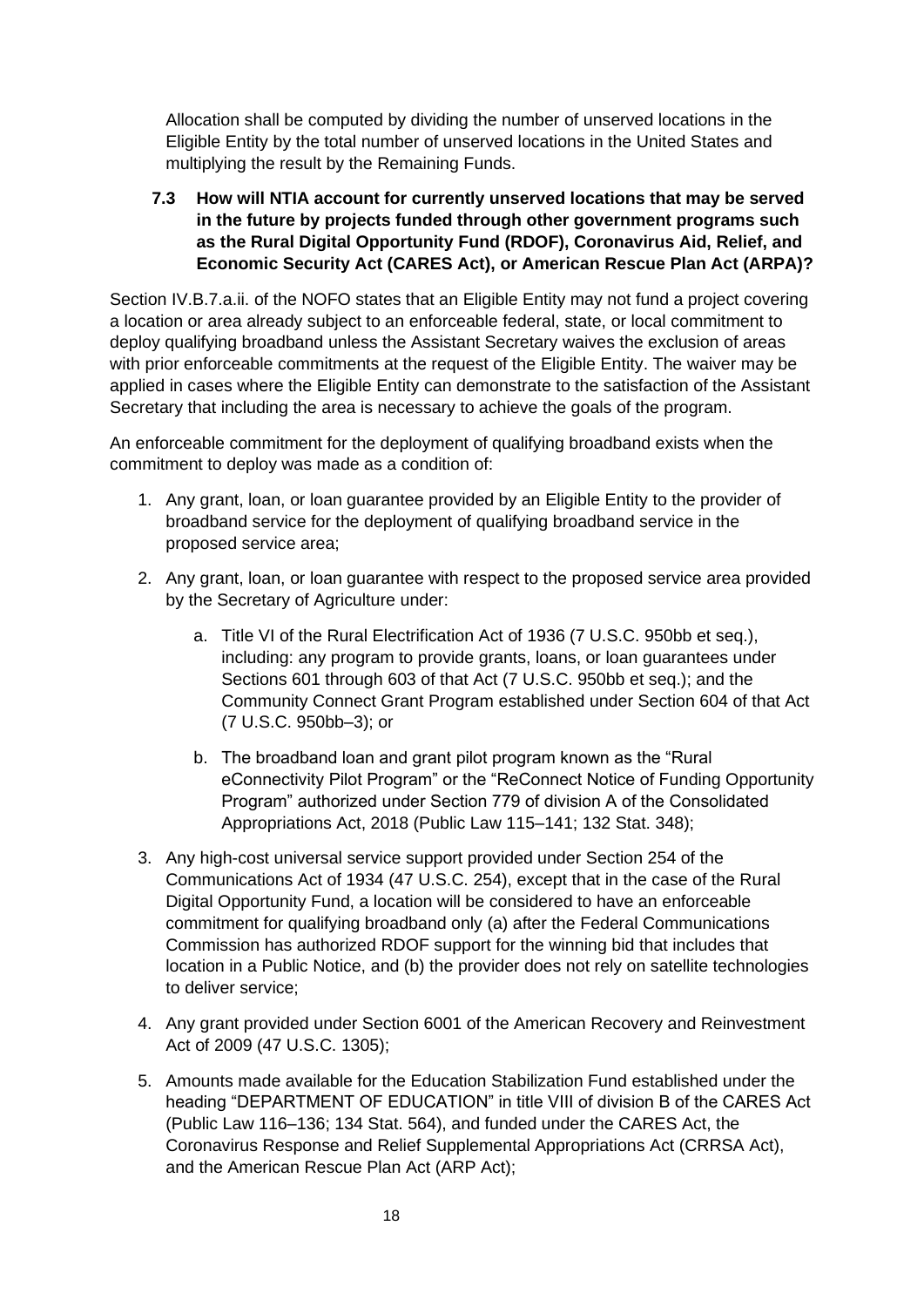- 6. Amounts made available for the Coronavirus State and Local Fiscal Recovery Funds (SLFRF) established under the American Rescue Plan Act of 2021 (Public Law 117– 2; 135 Stat. 4) (ARPA);
- 7. Amounts made available for the Capital Projects Fund established by Section 604 of the Social Security Act, as added by Section 9901 of ARPA; or
- 8. Any other grant, loan, or loan guarantee provided by, or funded in whole or in part by, the federal government or a state or local government for the provision of broadband service.

## **7.4 When will funds (other than Initial Planning Funds) be released?**

The release of BEAD funds is tied to the Eligible Entity's successful submission of its Initial Proposal and its Final Proposal. Eligible Entities will be able to submit Initial Proposals after they are officially notified by NTIA of their total allocation of BEAD funds. The Initial Proposal will be submitted through NTIA's Grants Portal and application guidance specific to submission of the Initial Proposal will be available when allocations are announced. Once an Eligible Entity's Initial Proposal is approved, NTIA will make available to the Eligible Entity 20% of its Total Allocation (or a higher percentage at the discretion the Assistant Secretary). Additional information about the 20% funding release can be found in Section IV.B.8. of the NOFO.

Once an Eligible Entity's Final Proposal is approved, NTIA will make available to the Eligible Entity the remaining Program funds identified in the Eligible Entity's Notice of Available Amounts to be used to implement the Final Proposal.

## **7.5 Are there restrictions on the use of the initial 20% funding release?**

Yes. After approval of the Initial Proposal but before awarding subgrants, Eligible Entities must conduct a fair and transparent challenge process in which a unit of local government, nonprofit organization, or broadband service provider can challenge a determination made by the Eligible Entity in the Initial Proposal as to whether a particular location or CAI is eligible for grant funds, including whether the location is unserved or underserved. After completing the challenge process, Eligible Entities must select subgrantees using a fair, open, and competitive process. As described in Section IV.B.8. of the NOFO, after the selection of a subgrantee, the Eligible Entity may use the initial 20% of grant funds released for deployment projects that:

- 1. Are proposed for project areas consisting of at least 80% unserved locations; and
- 2. Are in a location in which the percentage of individuals with a household income at or below 150% of the poverty line applicable to a family of the size involved (as determined under Section 673(2) of the Community Services Block Grant Act (42 U.S.C. 9902(2)) that is higher than the national percentage of such individuals.

An Eligible Entity may use the funds for other eligible uses only if the Eligible Entity is able to demonstrate to the satisfaction of the Assistant Secretary that the Eligible Entity will have sufficient BEAD Program funds to meet the unserved and underserved broadband deployment commitments.

#### **7.6 Does an Eligible Entity need to spend all the 20% funding before receiving the remaining funds?**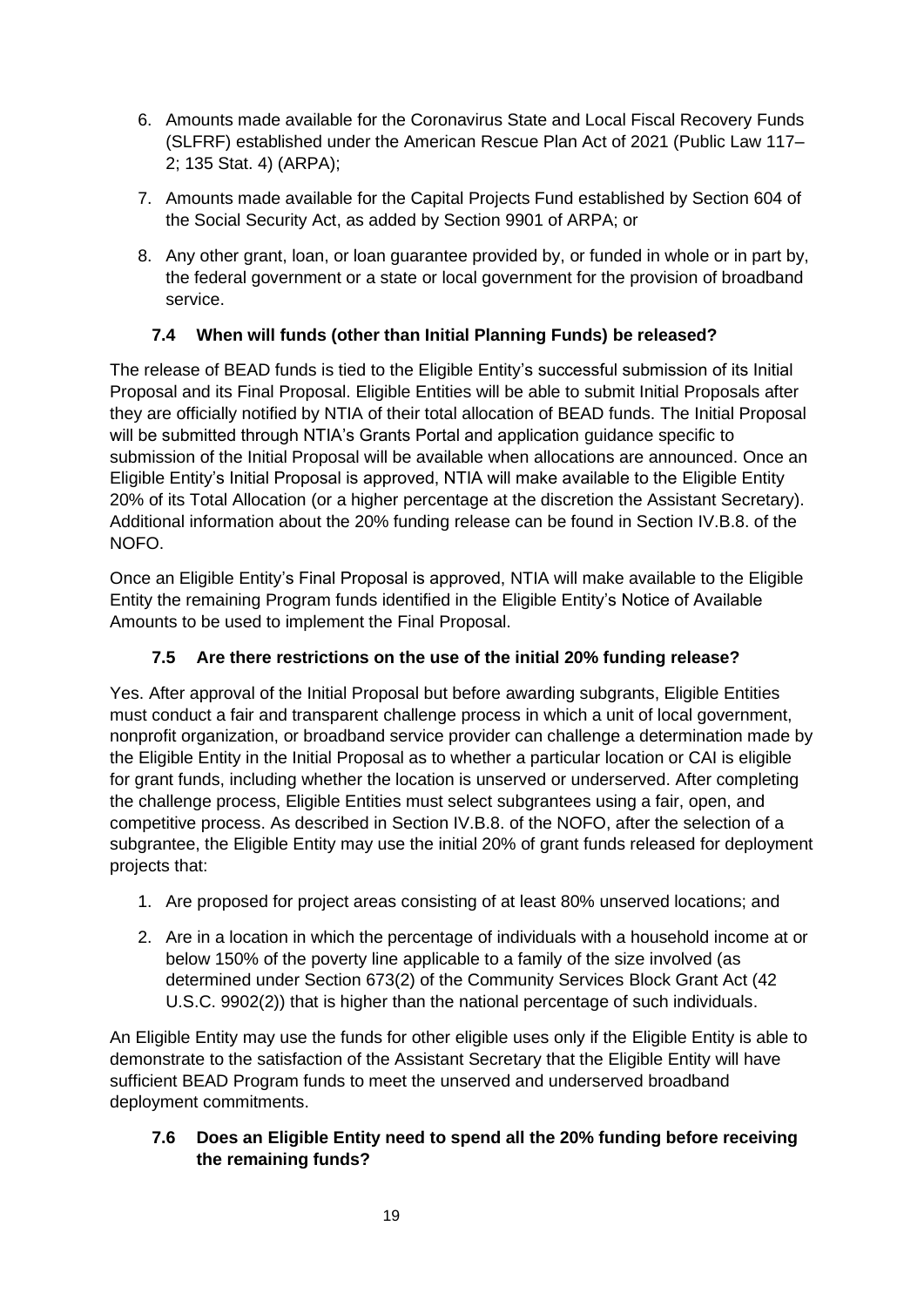No. An Eligible Entity is not required to spend the 20% of funding released after approval of the Initial Proposal before submitting a Final Proposal and receiving access to the remaining funds.

# <span id="page-19-0"></span>**8 Initial Proposal**

## **8.1 What is the Initial Proposal?**

The Initial Proposal will detail how an Eligible Entity intends to use BEAD funding, including how it will design both a challenge process and a competitive subgrantee selection process. The Initial Proposal should explain how the Eligible Entity intends to ensure that every resident has access to a reliable, affordable, high-speed broadband connection, utilizing all funding available to be brought to bear to accomplish this goal, including but not limited to BEAD Program funds. The Initial Proposal will also detail actions that the Eligible Entity will take on critical issues such as climate resiliency, fair labor practices, workforce development, minority and women-owned business contracting.

Additional information about the initial proposal can be found in Section IV.B.5. of the NOFO.

## **8.2 When is the Initial Proposal due and how and where must it be submitted?**

The Initial Proposal may be submitted immediately upon issuance of the Notice of Available Amounts and will be due to NTIA no later than 180 days after the notice is issued. It must be submitted through the NTIA Grants Portal at [grants.ntia.gov.](https://ntia.sharepoint.com/teams/BIFBroadbandProgramsPlanning-TA/Shared%20Documents/TA/grants.ntia.gov)

## **8.3 What must be included in the Initial Proposal?**

The Initial Proposal must, at a minimum include the following information detailed in Section IV.B.5.b. of the NOFO:

- 1. Outline long-term objectives for deploying broadband, closing the digital divide, addressing access, affordability, equity, and adoption issues, and enhancing economic growth and job creation including information developed by the Eligible Entity as part of the Five-Year Action Plan and information from any comparable strategic plan otherwise developed by the Eligible Entity, if applicable.
- 2. Identify, and outline steps to support, local, Tribal, and regional broadband planning processes or ongoing efforts to deploy broadband or close the digital divide and describe coordination with local and Tribal Governments, along with local, Tribal, and regional broadband planning processes.
- 3. Identify existing efforts funded by the federal government or an Eligible Entity within the jurisdiction of the Eligible Entity to deploy broadband and close the digital divide, including in Tribal Lands.
- 4. Certify that the Eligible Entity has conducted coordination, including with Tribal Governments, local community organizations, unions and worker organizations, and other groups, consistent with the requirements set forth in Section IV.C.1.c of the NOFO, describe the coordination conducted, summarize the impact such coordination had on the content of the Initial Proposal, detail ongoing coordination efforts, and set forth the plan for how the Eligible Entity will fulfill the coordination requirements associated with its Final Proposal.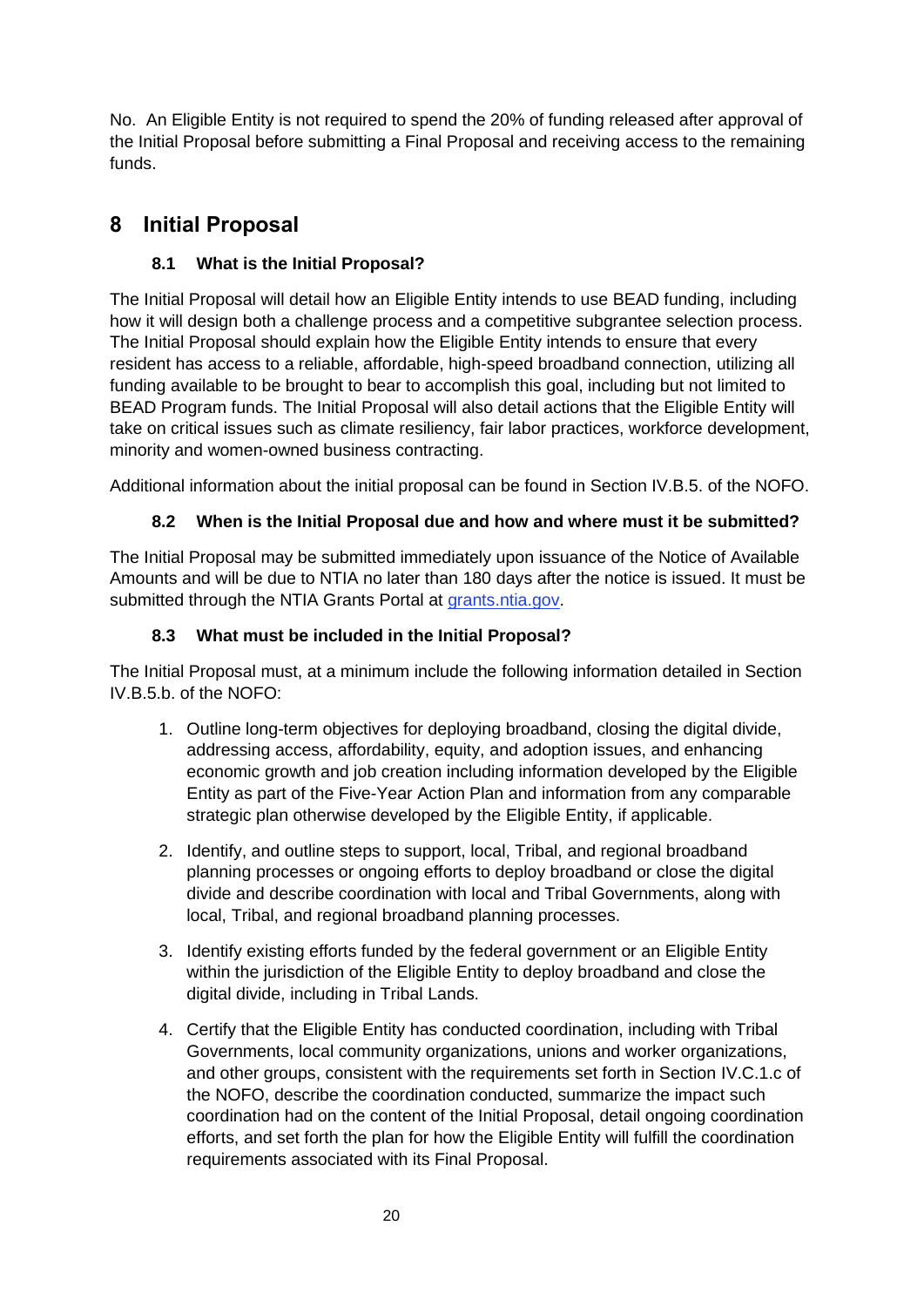- 5. Identify each unserved location and underserved location under the jurisdiction of the Eligible Entity, including unserved and underserved locations in applicable Tribal Lands, using the most recently published Broadband DATA Maps as of the date of submission of the Initial Proposal, and identify the date of publication of the Broadband DATA Maps used for such identification.
- 6. Describe how the Eligible Entity applied the statutory definition of the term "community anchor institution," identified all eligible CAIs in its jurisdiction, identified all eligible CAIs in applicable Tribal Lands, and assessed the needs of eligible CAIs, including what types of CAIs it intends to serve; which institutions, if any, it considered but declined to classify as CAIs; and, if the Eligible Entity proposes service to one or more CAIs in a category not explicitly cited as a type of CAI in Section 60102(a)(2)(E) of the Infrastructure Act, the basis on which the Eligible Entity determined that such category of CAI facilitates greater use of broadband service by vulnerable populations.
- 7. Include a detailed plan to conduct a challenge process as described in Section IV.B.6. of the NOFO.
- 8. Include a detailed plan to competitively award subgrants consistent with Section IV.B.7.a of the NOFO with regard to both last-mile broadband deployment projects and other eligible activities. With respect to last-mile broadband deployment projects, the plan must explain how the Eligible Entity will ensure timely deployment of broadband and minimize the BEAD subsidy required to serve consumers consistent with Section IV.B.7 and the other priorities set out in the NOFO. The Initial Proposal must include identification of, or a detailed process for identifying, an Extremely High Cost Per Location Threshold to be utilized during the subgrantee selection process described in Section IV.B.7 of the NOFO. Each Eligible Entity must establish its Extremely High Cost Per Location Threshold in a manner that maximizes use of the best available technology while ensuring that the program can meet the prioritization and scoring requirements set forth in Section IV.B.7.b of the NOFO. NTIA expects Eligible Entities to set the Extremely High Cost Per Location Threshold as high as possible to help ensure that end-toend fiber projects are deployed wherever feasible.
- 9. With respect to non-deployment eligible activities, explain any preferences the Eligible Entity will employ in selecting the type of initiatives it intends to support using BEAD Program funds, the means by which subgrantees for these eligible activities will be selected, how the Eligible Entity expects the initiatives it pursues to address the needs of the Eligible Entity's residents, the ways in which engagement with localities and stakeholders will inform the selection of eligible activities, and any efforts the Eligible Entity will undertake to determine whether other uses of the funds might be more effective in achieving the BEAD Program's equity, access, and deployment goals.
- 10. Describe any initiatives the Eligible Entity proposes to implement as the recipient without making a subgrant, and why it proposes that approach.
- 11. Detail how the Eligible Entity will ensure that subgrantees, contractors, and subcontractors use strong labor standards and protections, such as those listed in Section IV.C.1.e, and how the Eligible Entity will implement and apply the labor-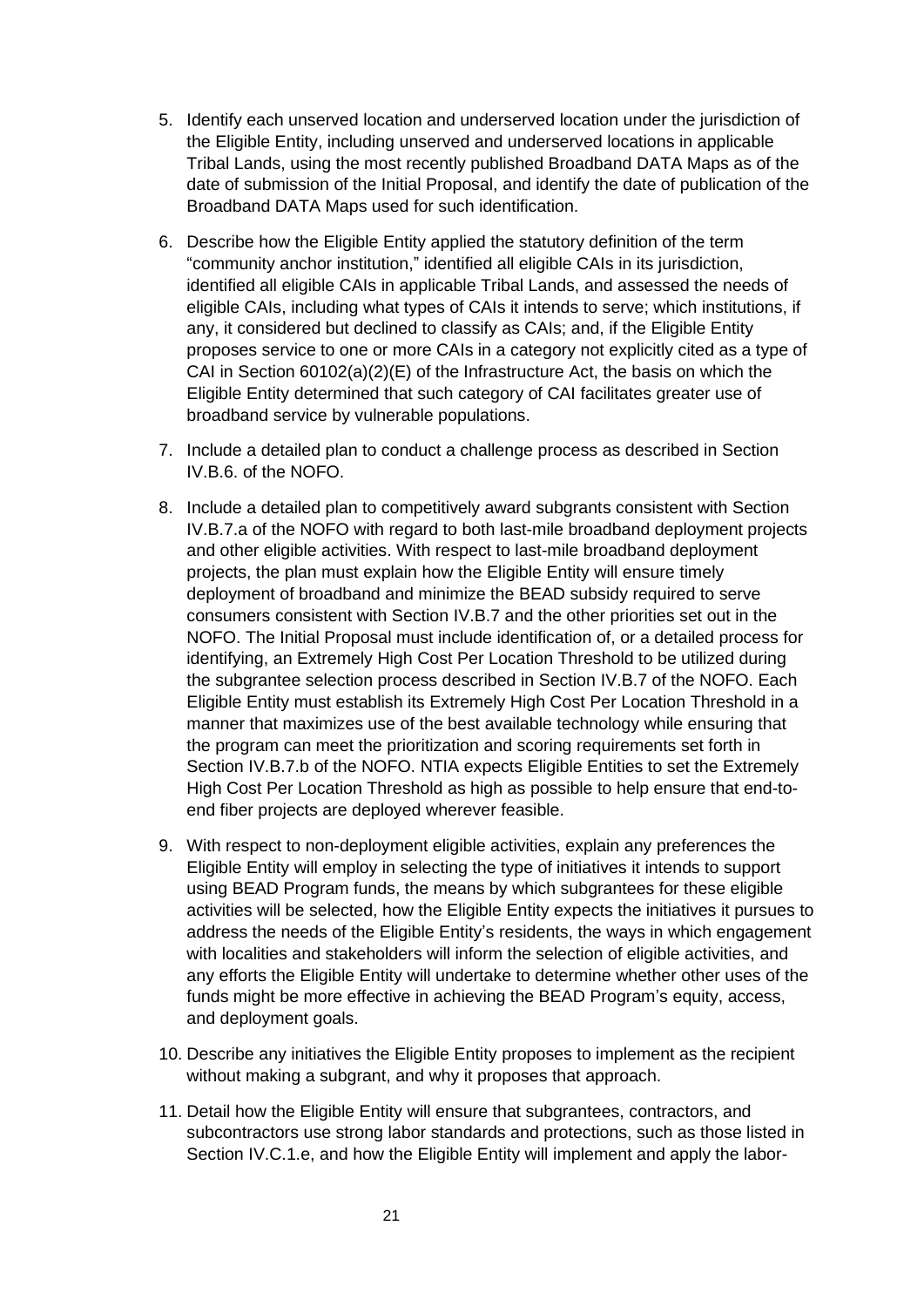related subgrantee selection criteria described below in Section IV.C.1.e of the NOFO.

- 12. Detail how the Eligible Entity will ensure an available, diverse, and highly skilled workforce consistent with Section IV.C.1.e of the NOFO.
- 13. Describe the process, strategy, and data tracking method(s) that the Eligible Entity will implement to ensure that minority businesses, women-owned business enterprises, and labor surplus area firms are recruited, used, and retained when possible.
- 14. Identify steps that the Eligible Entity will take to reduce costs and barriers to deployment, promote the use of existing infrastructure, promote and adopt digonce policies, streamlined permitting processes and cost-effective access to poles, conduits, easements, and rights of way, including the imposition of reasonable access requirements.
- 15. Provide an assessment of climate threats within the Eligible Entity and proposed mitigation methods consistent with the requirements of Section IV.C.1.h of the NOFO.
- 16. Describe the low-cost plan(s) that must be offered by subgrantees consistent with the requirements of Section IV.C.2.c.i of the NOFO.
- 17. Describe the intended use of the 20 percent of total funding allocation that is made available upon approval of the Initial Proposal consistent with Section IV.B.8 of the NOFO.
- 18. Disclose (1) whether the Eligible Entity will waive all laws of the Eligible Entity concerning broadband, utility services, or similar subjects, whether they predate or postdate enactment of the Infrastructure Act, that either (a) preclude certain public sector providers from participation in the subgrant competition or (b) impose specific requirements on public sector entities, such as limitations on the sources of financing, the required imputation of costs not actually incurred by the public sector entity, or restrictions on the service a public sector entity can offer; and (2) if it will not waive all such laws for BEAD Program project selection purposes, identify those that it will not waive and describe how they will be applied in connection with the competition for subgrants.
- 19. Certify the intent of the Eligible Entity to comply with all applicable requirements of the Program, including the reporting requirements, and describe subgrantee accountability procedures.

Additional requirements for the Initial Proposal may be provided to Eligible Entities when the Notice of Available Amounts is released.

#### **8.4 What are the requirements for the challenge process that an Eligible Entity must design?**

Within the Initial Proposal, an Eligible Entity must include a detailed plan to conduct a challenge process before allocating BEAD funds. Under this process, a unit of local government, nonprofit organization, or broadband service provider can challenge a determination made by the Eligible Entity in the Initial Proposal as to whether a particular location or community anchor institution within the jurisdiction of the Eligible Entity is eligible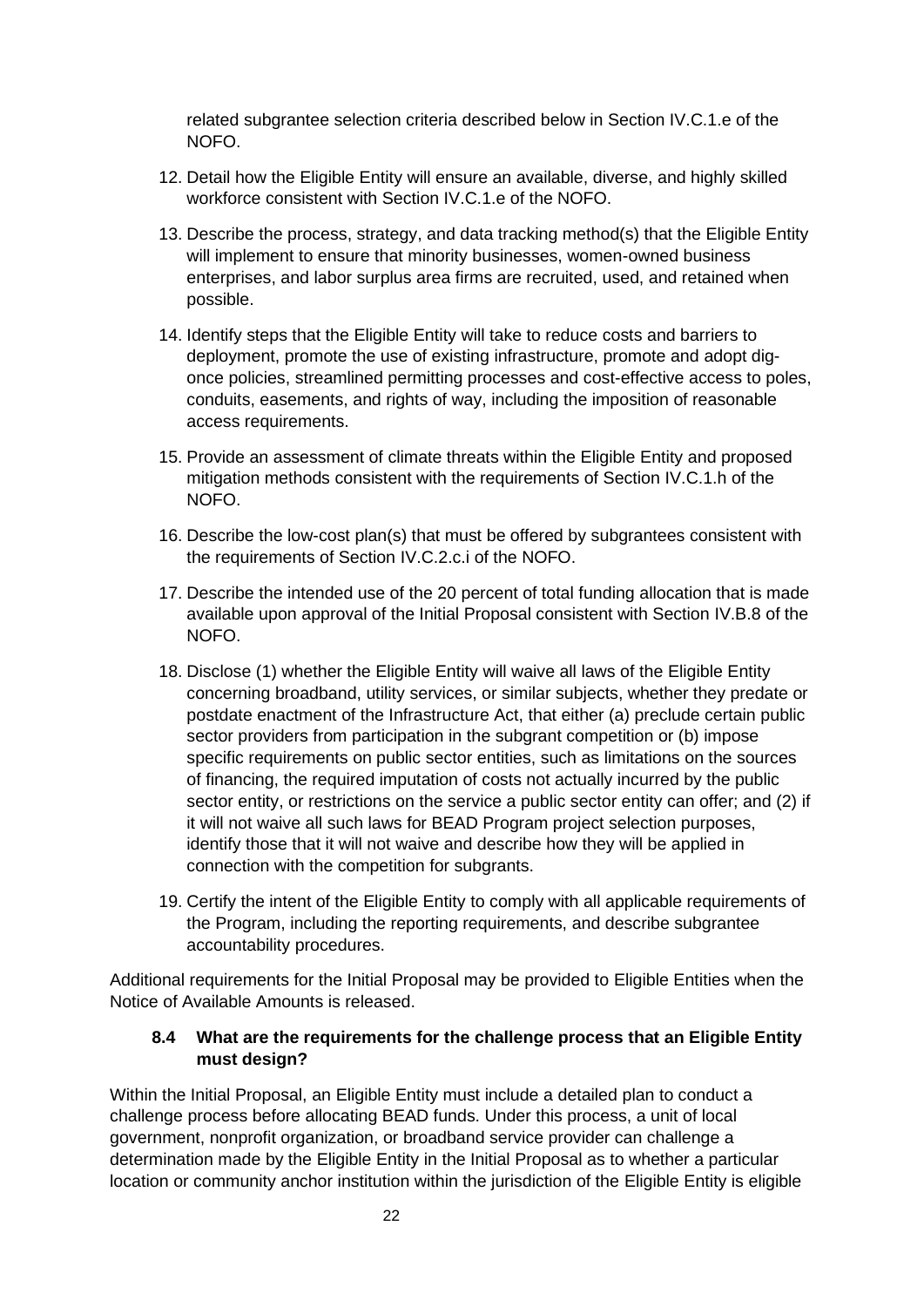for the grant funds, including whether a particular location is unserved or underserved. Once the Initial Proposal is approved by NTIA, Eligible Entities must conduct the challenge process. An Eligible Entity must also notify NTIA of any modifications to the Initial Proposal that are necessitated by successful challenges to its initial determinations. After resolving each challenge and at least 60 days before allocating grant funds for network deployment, an Eligible Entity must provide public notice of the final classification of each unserved location, underserved location, or eligible community anchor institution within the jurisdiction of the Eligible Entity.

Information about the challenge process can be found in Section IV.B.6. of the NOFO.

## **8.5 What oversight will NTIA have in the challenge process?**

The Assistant Secretary may modify determinations made in the challenge as to whether a location is served, unserved, or underserved, and may, pursuant to Section 60102(h)(2)(D)(ii) of the Infrastructure Act, reverse the determination of an Eligible Entity regarding a particular location or CAI for grant funds.

### **8.6 What technical assistance will NTIA provide Eligible Entities to help them prepare their Initial Proposals? Will NTIA provide a template for the Initial Proposal?**

NTIA will provide iterative feedback on draft Initial Proposals and will support Eligible Entities throughout the development process. NTIA will provide Eligible Entities with a template and detailed application guidance for submission of the Initial Proposal.

## **8.7 Will an Eligible Entity be provided the opportunity to revise its Initial Proposal upon receiving feedback?**

NTIA may request and accept corrections to the Initial Proposal after submission. If the Initial Proposal is incomplete, or the Assistant Secretary determines that the use of funds proposed in the Initial Proposal does not meet the standards set forth in the NOFO, the Assistant Secretary will notify the Eligible Entity of deficiencies in the proposal, provide the Eligible Entity with an opportunity to resubmit the Initial Proposal, and will establish a deadline for resubmission.

Additional information about the review process for the BEAD Program can be found in Section VI.A. of the NOFO.

## **8.8 What will the review process entail for the Initial Proposal, and how will Proposals be evaluated?**

NTIA will acknowledge receipt of the Initial Proposals and begin the review process on a rolling basis. As noted in Section IV.B.5.c. of the NOFO, upon determination that the Initial Proposal is complete, NTIA will determine whether the use of funds proposed in the Initial Proposal:

- 1. Complies with Section 60102(f) of the Infrastructure Investment and Jobs Act;
- 2. Is in the public interest; and
- 3. Effectuates the purposes of the Act.

#### **8.9 What percentage of funds will be released upon approval of the Initial Proposal? When will these funds be released?**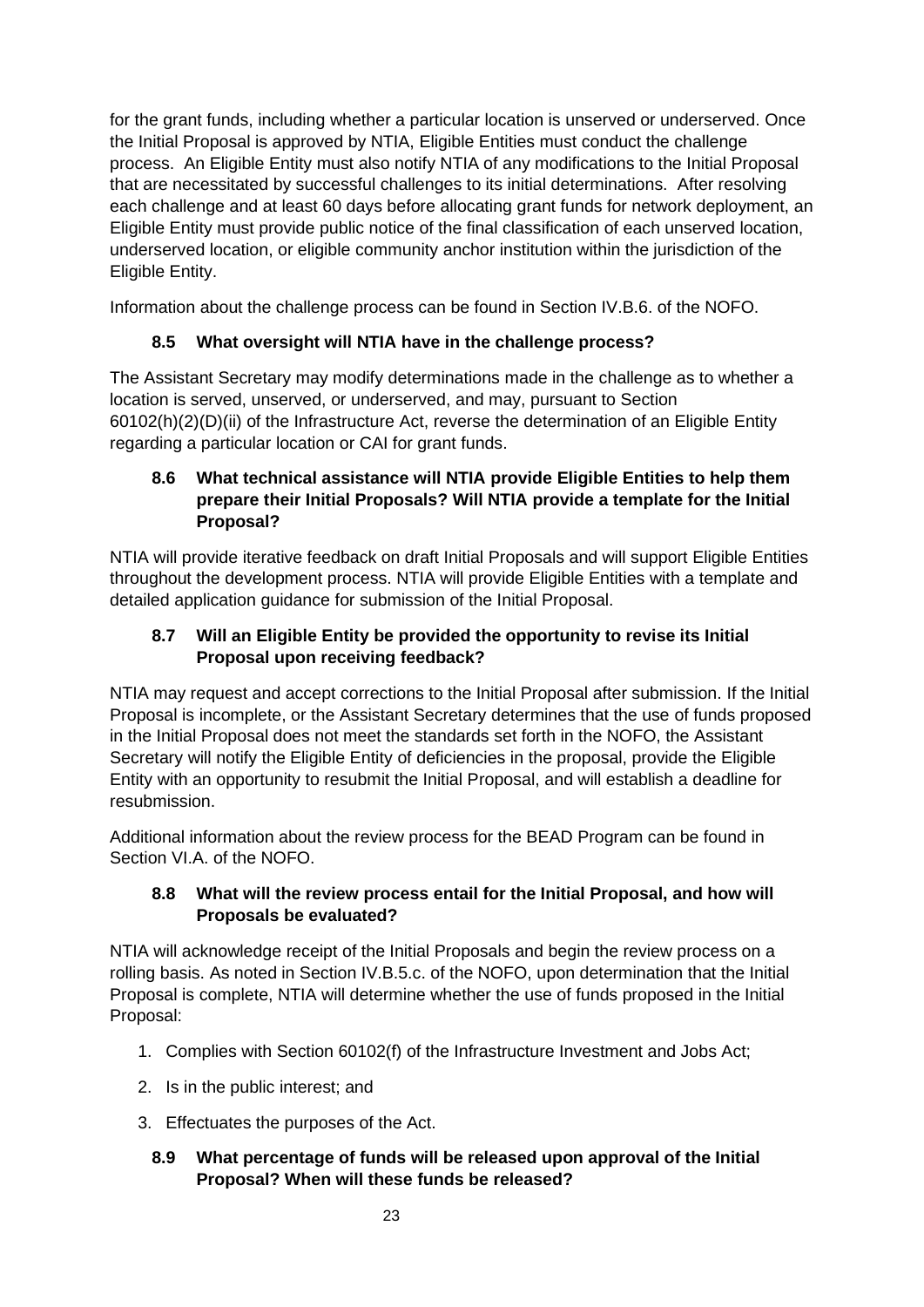Once an Initial Proposal is approved, NTIA will make available to the Eligible Entity not less than 20 percent of the total grant funds allocated to the Eligible Entity.

# <span id="page-23-0"></span>**9 Cost Sharing and Matching Guidelines**

# **9.1 What are the matching requirements for BEAD?**

As described in Section III.B.1. of the NOFO, except in certain specific circumstances (i.e., projects in "high-cost areas" and other cases in which NTIA has waived the matching requirement), in the context of subgrants used to fund broadband network infrastructure deployment, each Eligible Entity shall require its subgrantee to provide, or provide in concert with its subgrantee, matching funds of not less than 25 percent of project costs. A matching contribution may be provided by the subgrantee, an Eligible Entity, a unit of local government, a utility company, a cooperative, a nonprofit or philanthropic organization, a forprofit company, regional planning or governmental organization, a federal regional commission or authority, or any combination thereof. While the match may be provided by multiple sources, Eligible Entities are encouraged to the maximum extent possible to require a match from the subgrantee before utilizing other sources of matching funds.<sup>6</sup> Eligible Entities are also required to incentivize matches of greater than 25 percent from subgrantees wherever feasible (especially where expected operational costs and revenues are likely to justify greater investment by the subgrantee) to reduce the federal share of projects and extend the reach of BEAD Program funding.

# **9.2 What is a "high-cost area"?**

Section I.C. of the NOFO defines the term "high-cost area" as an unserved area in which the cost of building out broadband service is higher, as compared with the average cost of building out broadband service in unserved areas in the United States (as determined by the Assistant Secretary, in consultation with the Federal Communications Commission), incorporating factors that include— (I) the remote location of the area; (II) the lack of population density of the area; (III) the unique topography of the area; (IV) a high rate of poverty in the area; or (V) any other factor identified by the Assistant Secretary, in consultation with the Commission, that contributes to the higher cost of deploying broadband service in the area. For purposes of defining "high-cost area," the term "unserved area" means an area in which not less than 80 percent of broadband-serviceable locations are unserved locations. NTIA will release further information regarding the identification of highcost areas for purposes of BEAD funding allocations at a later date.

## **9.3 Can federal funds be used as matching funds? (***e.g.,* **ARPA Capital Projects Fund)**

Federal funds may not be used as matching funds, except as expressly provided by federal statute. The Infrastructure Act expressly provides that for the BEAD Program matching funds may come from a federal regional commission or authority and from funds that were provided

**<sup>6</sup>** Rather than using state or local funds as a match to BEAD projects, Eligible Entities are encouraged to use these funding sources on broadband separately and leverage additional subgrantee match commitments. Eligible Entities also must use BEAD Program funds to supplement, and not supplant, the amounts that the Eligible Entity would otherwise make available for the purposes for which the grant funds may be used.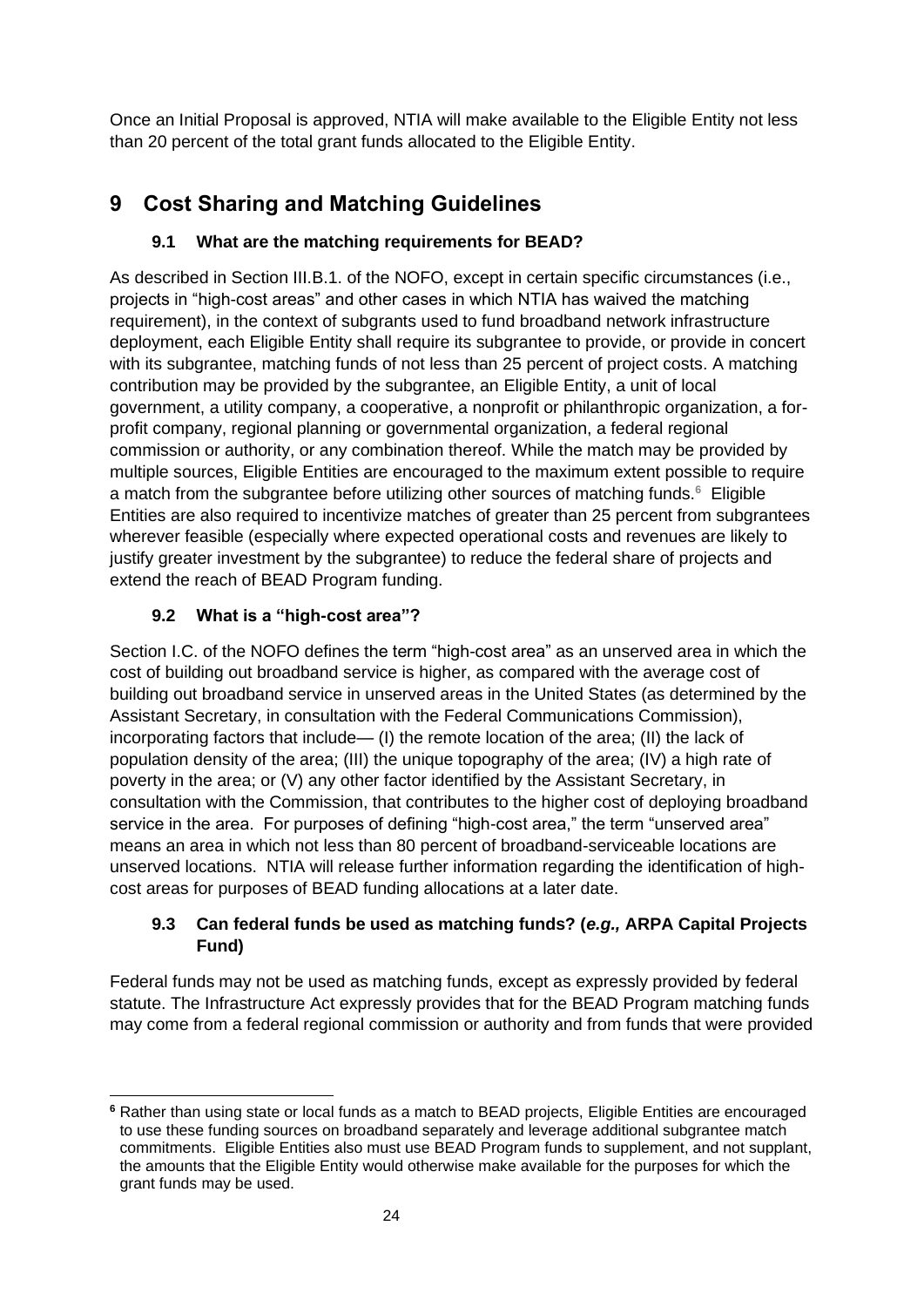to an Eligible Entity or a subgrantee for the purpose of deploying broadband service under the following legislation, to the extent permitted by those laws:

- Families First Coronavirus Response Act (Public Law 116-127; 134 Stat. 178);
- CARES Act (Public Law 116-136; 134 Stat. 281)
- Consolidated Appropriations Act, 2021 (Public Law 116-260; 134 Stat. 1182); or
- American Rescue Plan Act of 2021 (Public Law 117-2; 135 Stat. 4).

Eligible Entities are encouraged to consider terms and conditions that may be associated with potential sources of match funds and how those may impact the project overall. For example, if an Eligible Entity utilizes federal regional commission funding as a match, the project will need to comply with all BEAD programmatic requirements and any requirements imposed by the federal regional commission.

Additional information about matches from other federal programs can be found in Section III.B.3. of the NOFO.

#### **9.4 What are circumstances under which NTIA may consider granting a match waiver?**

As explained in Section III.B.5. of the NOFO, in evaluating requests for waiver of the BEAD Program's non-federal match requirement, NTIA will carefully balance the Program's various objectives. It is NTIA's policy to ensure that BEAD funds are used to bring affordable broadband to all Americans. Thus, the Assistant Secretary will generally seek to minimize the BEAD funding outlay on a particular project to extend the Program's reach, and expects to grant waivers only in special circumstances, when waiver is necessary to advance objectives that are critical to the Program's success. In order to be considered for a waiver, an Eligible Entity must submit a request that describes the special circumstances underlying the request and explain how a waiver would serve the public interest and effectuate the purposes of the BEAD Program. The Assistant Secretary retains the discretion to waive any amount of the match, including up to the full 25 percent requirement.

#### **9.5 Can matching funds be provided in any form other than cash? What are allowable in-kind contributions?**

Section III.B.4. of the NOFO states that matching funds may be provided in the form of either cash or in-kind contributions, so long as such contributions are made consistent with the Uniform Administrative Requirements, Cost Principles, and Audit Requirements for Federal Awards set forth at 2 C.F.R. Part 200. In-kind contributions, which may include third-party inkind contributions, are non-cash donations of property, goods or services, which benefit a federally assisted project, and which may count toward satisfying the non-federal matching requirement of a project's total budgeted costs when such contributions meet certain criteria. In-kind contributions must be allowable and allocable project expenses.

The rules governing allowable in-kind contributions are detailed and encompass a wide range of properties and services. NTIA encourages applicants to thoroughly consider potential sources of in-kind contributions that, depending on the particular property or service and the applicable federal cost principles, could include:

• Employee or volunteer services;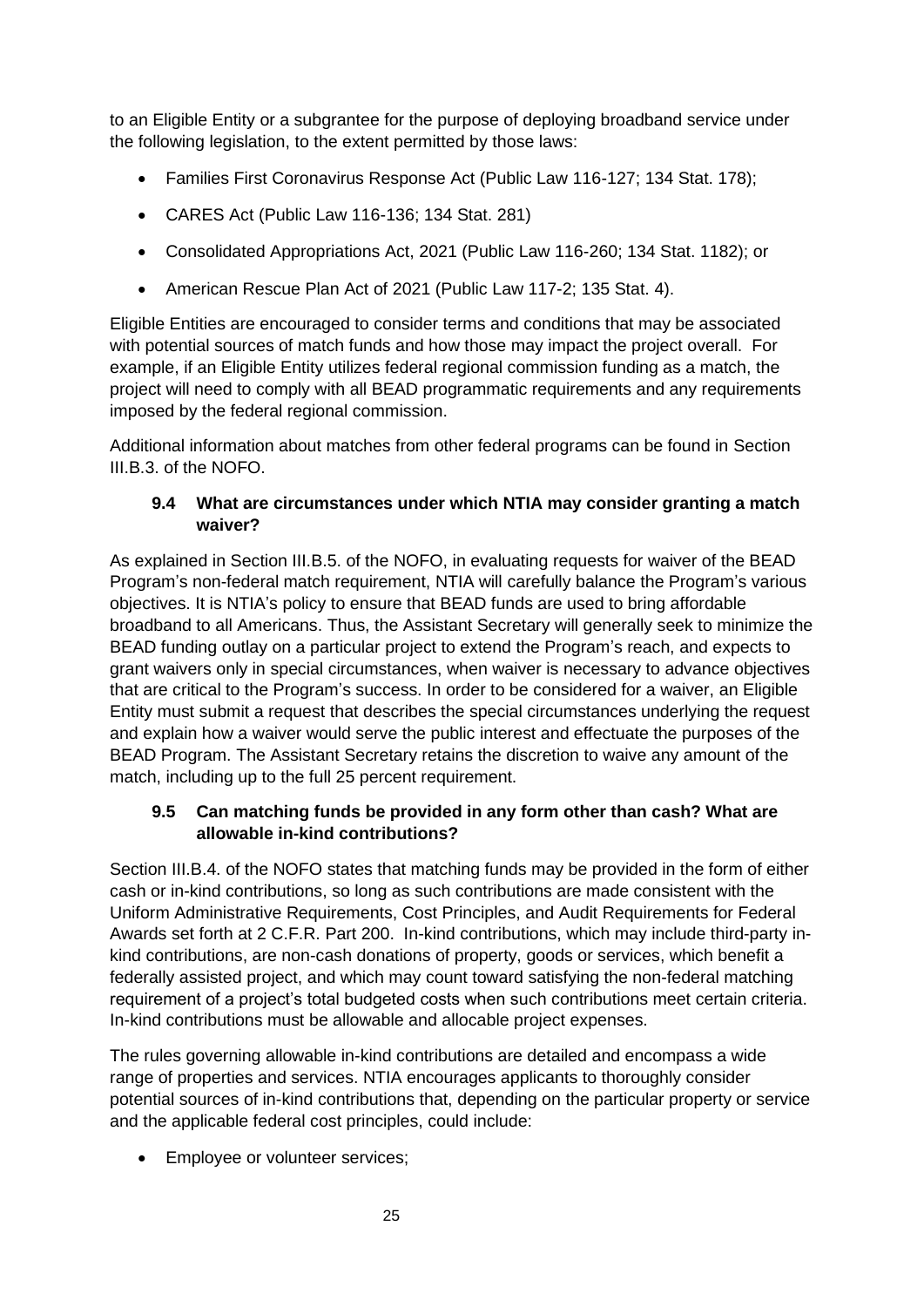- Equipment;
- Supplies;
- Indirect costs;
- Computer hardware and software; and
- Use of facilities.

In the broadband context this could include, consistent with federal cost principles:

- Access to rights of way;
- Pole attachments:
- Conduits;
- Easements; or
- Access to other types of infrastructure.

# <span id="page-25-0"></span>**10 Competitive Subgrantee Grants**

#### **10.1 What are the requirements for the subgrantee selection process?**

Each Eligible Entity must establish fair, open, and competitive processes for selecting subgrantees. The selection of subgrantees is a critically important process that will determine the providers that will bring service to unserved and underserved locations and CAIs. These processes must be made clear to potential subgrantees and must be described in the Eligible Entity's Initial Proposal and Final Proposal. NTIA recognizes that there may be a variety of competitive processes Eligible Entities might use to select subgrantees and does not mandate any specific approach. NTIA will provide further guidance and technical assistance on approaches to subgrantee selection.

Each Eligible Entity's process must abide by the following principles:

1. An "Unserved Service Project" or "Underserved Service Project" can be as small as a single unserved or underserved location, respectively. This principle will help ensure that isolated unserved and underserved locations that cannot be aggregated in groups that are 80 percent or more unserved or underserved are addressed by the BEAD Program.

2. An "Unserved Service Project" or "Underserved Service Project" may include Middle Mile Infrastructure in or through any area required to reach interconnection points or otherwise to ensure the technical feasibility and financial sustainability of a project providing service to an unserved location, underserved location, or eligible CAI.

3. In identifying an Unserved Service Project or Underserved Service Project, an Eligible Entity may not treat as "unserved" or "underserved" any location that is already subject to an enforceable federal, state, or local commitment to deploy qualifying broadband as of the date that the challenge process described in Section IV.B.6 of this NOFO is concluded. The Assistant Secretary may waive such treatment of locations or areas with prior enforceable commitments at the request of the Eligible Entity in cases where the Eligible Entity can demonstrate to the satisfaction of the Assistant Secretary that such treatment of such locations or areas is necessary to achieve the goals of the program, including where purported commitments do not have the appropriate documentation with respect to Tribal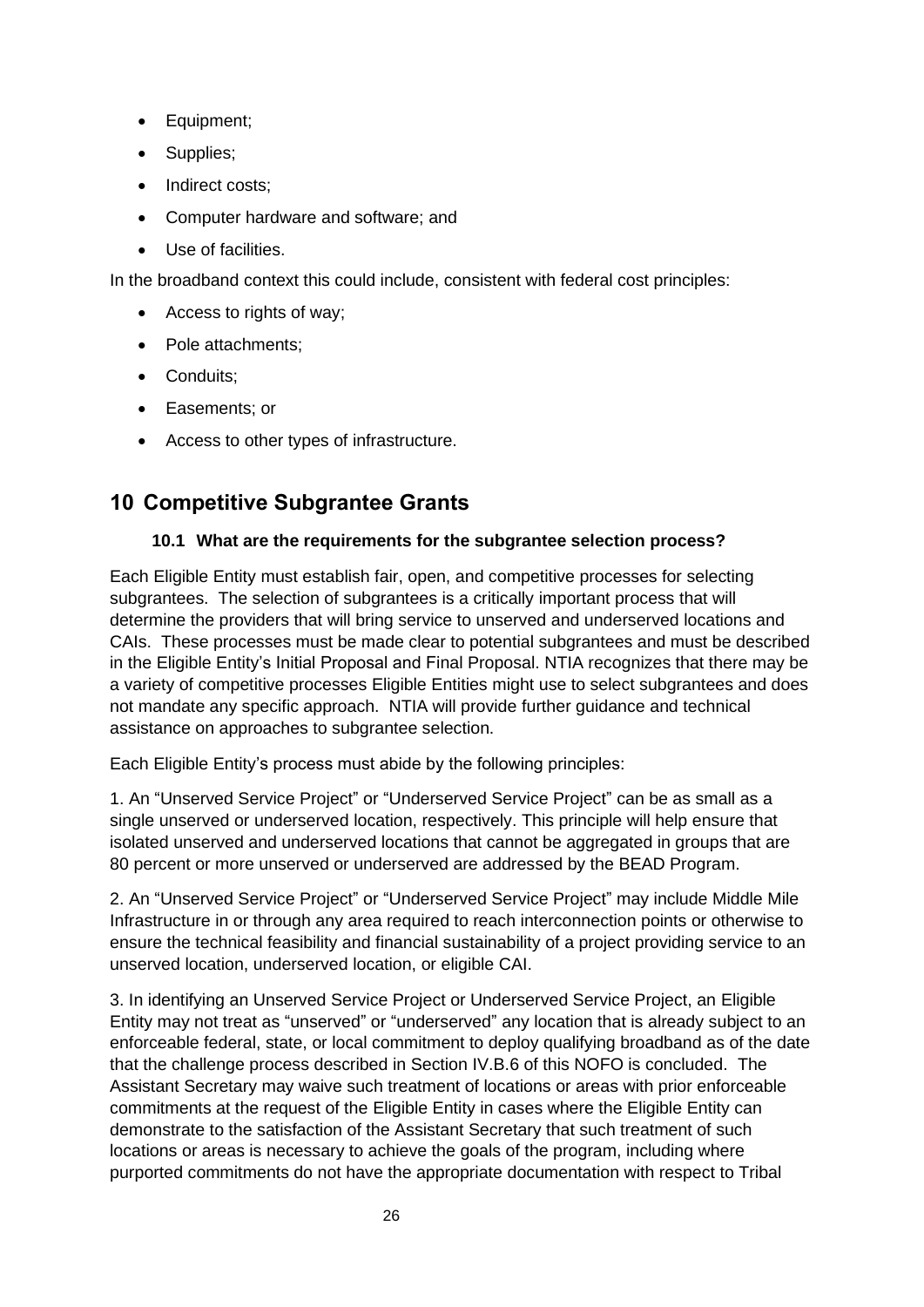lands consistent with requirements set out above. For the purposes of the subgrantee selection process, "qualifying broadband" to a location that is not a CAI is Reliable Broadband Service with (i) a speed of not less than 100 Mbps for downloads; and (ii) a speed of not less than 20 Mbps for uploads; and (iii) latency less than or equal to 100 milliseconds; "qualifying broadband" to a CAI is Reliable Broadband Service with (i) a speed of not less than 1 Gbps for downloads and uploads alike and (ii) latency less than or equal to 100 milliseconds.

4. An Eligible Entity must establish a competitive process designed to maximize the public benefits achieved through the subgrant process by increasing subgrantee-provided match and reducing costs to consumers. The type of competitive process selected is at the discretion of the Eligible Entity, subject to the Assistant Secretary's approval in reviewing the Eligible Entity's Initial Proposal and to the criteria and other requirements set forth in the NOFO.

5. The Eligible Entity may seek proposals to serve unserved locations, underserved locations, and CAIs collectively or separately, so long as the Eligible Entity awards funding in a manner that prioritizes Unserved Service Projects and once it certifies that it will ensure coverage of all unserved locations within the Eligible Entity, prioritizes Underserved Service Projects.

6. The Eligible Entity may not exclude, as a class, cooperatives, nonprofit organizations, public-private partnerships, private companies, public or private utilities, public utility districts, or local governments from eligibility as a subgrantee.

7. The Eligible Entity may solicit proposals from prospective subgrantees at the geographic level of its choosing—for example, on a per-location basis, per-census block basis, per-town, per-county or another geographic unit. An Eligible Entity may alternatively solicit proposals for project areas it defines or ask prospective subgrantees to define their own proposed project areas. If the Eligible Entity allows prospective subgrantees to define proposed project areas, it must develop a mechanism for de-conflicting overlapping proposals (for example, by de-scoping some locations from a provider's proposed project area) to allow for like-to-like comparison of competing proposals. Whatever process is selected, the Eligible Entity must ensure it has a plan for serving all unserved and (where it has sufficient funding) underserved locations.

8. Each Eligible Entity must require that each proposal from a prospective subgrantee identify, for each location to be served in the proposal, the amount of BEAD funding the prospective subgrantee is seeking to serve that location.

9. If, after soliciting proposals, the Eligible Entity has received no proposals to serve a location or group of locations that are unserved, underserved, or a combination unserved and underserved, the Eligible Entity may engage with existing providers and/or other prospective subgrantees to find providers willing to expand their existing or proposed service areas. An Eligible Entity may consider inducements such as use of state funding toward the match requirement or benefits during the grant selection process (e.g., points or credits). The Eligible Entity shall, in this circumstance, work to ensure that its approach is as transparent as possible. For the avoidance of doubt, this provider-specific outreach is only appropriate after the Eligible Entity has solicited proposals and failed to obtain one or more proposals to serve the location or locations at issue.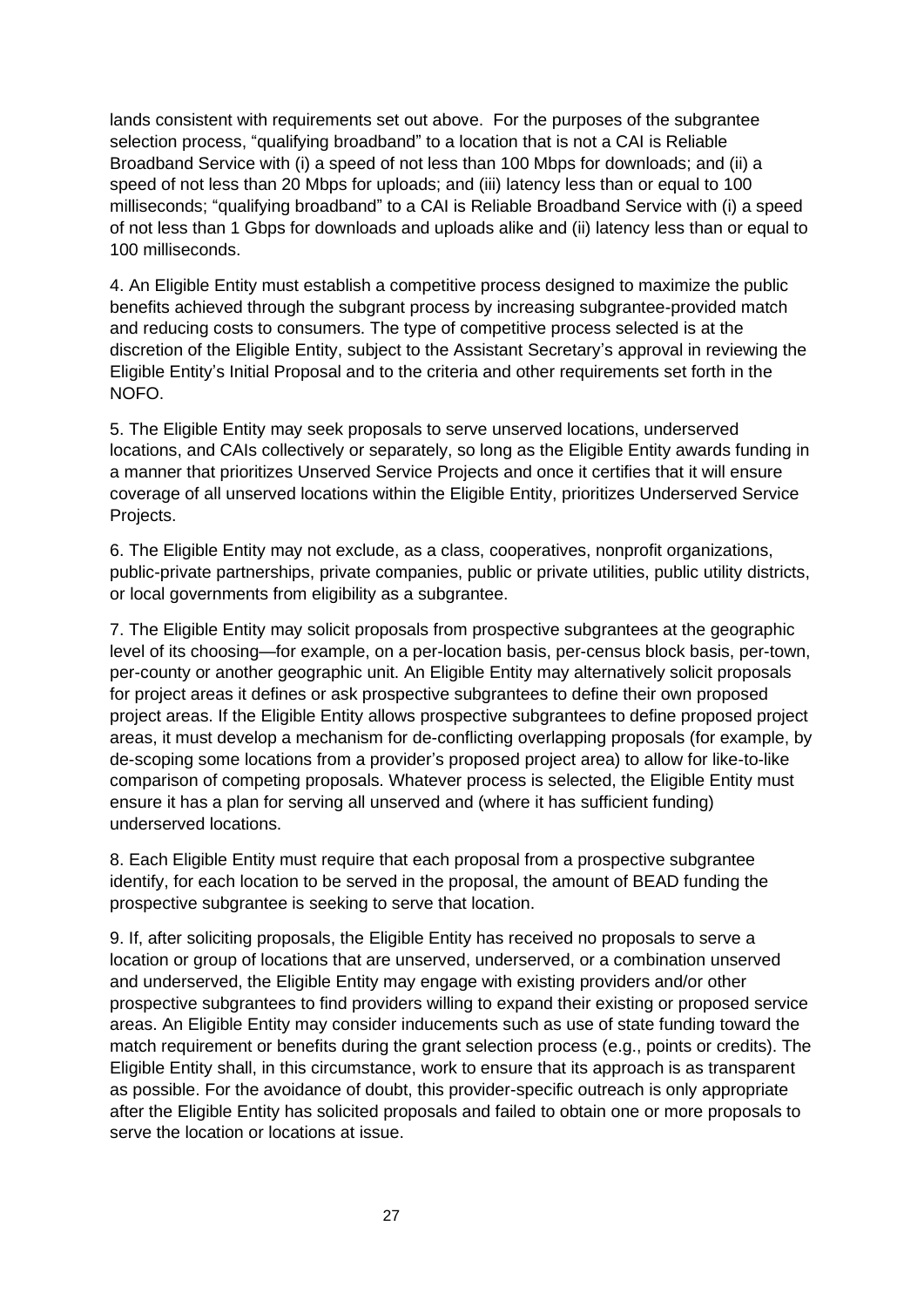10. As discussed further in Section IV.B.9.b, if an Eligible Entity's Final Proposal includes plans to deploy broadband to Unserved Service Projects or Underserved Service Projects that include any locations on Tribal Lands, the Eligible Entity must submit proof of the Tribal Government's consent to such deployment.

11. Notwithstanding any of the above:

- An Eligible Entity may decline to select a proposal that requires a BEAD subsidy that exceeds the Extremely High Cost Per Location Threshold for any location to be served in the proposal if use of an alternative Reliable Broadband Service technology meeting the BEAD Program's technical requirements would be less expensive. Subject to the overarching requirement to run a fair, open, and competitive process, the Eligible Entity has discretion to design a selection process that allows it to engage with a prospective subgrantee to revise the proposal to ensure that no location requires a subsidy that exceeds the Extremely High Cost Per Location Threshold.
- If no Reliable Broadband Service technology meeting the BEAD Program's technical requirements would be deployable for a subsidy of less than the Extremely High Cost Per Location Threshold at a given location, an Eligible Entity is authorized to select a proposal involving a less costly technology for that location, even if that technology does not meet the definition of Reliable Broadband Service but otherwise satisfies the Program's technical requirements. In this instance, Eligible Entities are directed to seek out the most robust, affordable, and scalable technologies achievable under the circumstances particular to that location.

Additional information about requirements for the subgrantee selection process can be found in Section IV.B.7. of the NOFO.

#### **10.2 Will "non-traditional" providers be able to apply as subgrantees?**

Section IV.C.1.a. of the NOFO holds that Eligible Entities may not exclude cooperatives, nonprofit organizations, public-private partnerships, private companies, public or private utilities, public utility districts, or local governments ("potential providers") from eligibility for grant funds. In determining whether to approve an Eligible Entity's Initial or Final Proposal, NTIA will consider whether the Eligible Entity has, after the enactment of the Infrastructure Act, adopted new laws, regulations, policies, procedures or other any other form of rule or restriction that, in the determination of NTIA, seeks to exclude or has the effect of excluding any potential providers from eligibility for its subgrant competition. This could include new laws that have the effect of excluding providers from offering broadband service or rendering them incapable of effectively competing for subgrants.

Some laws of Eligible Entities concerning broadband, utility services, or similar subjects that predate the enactment of the Infrastructure Act may either preclude certain public sector providers from participation in the subgrant competition or may impose specific requirements on public sector entities, such as limitations on the sources of financing, the required imputation of costs not actually incurred by the public sector entity, or restrictions on the service a public sector entity can offer. NTIA encourages Eligible Entities to waive all such laws for purposes of the Program. If an Eligible Entity does not do so, the Eligible Entity must identify all such laws in its Initial Proposal and describe how the laws will be applied in connection with the competition for subgrants. Such Eligible Entity must, in its Final Proposal, disclose each unsuccessful application affected by such laws and describe how those laws impacted the decision to deny the application.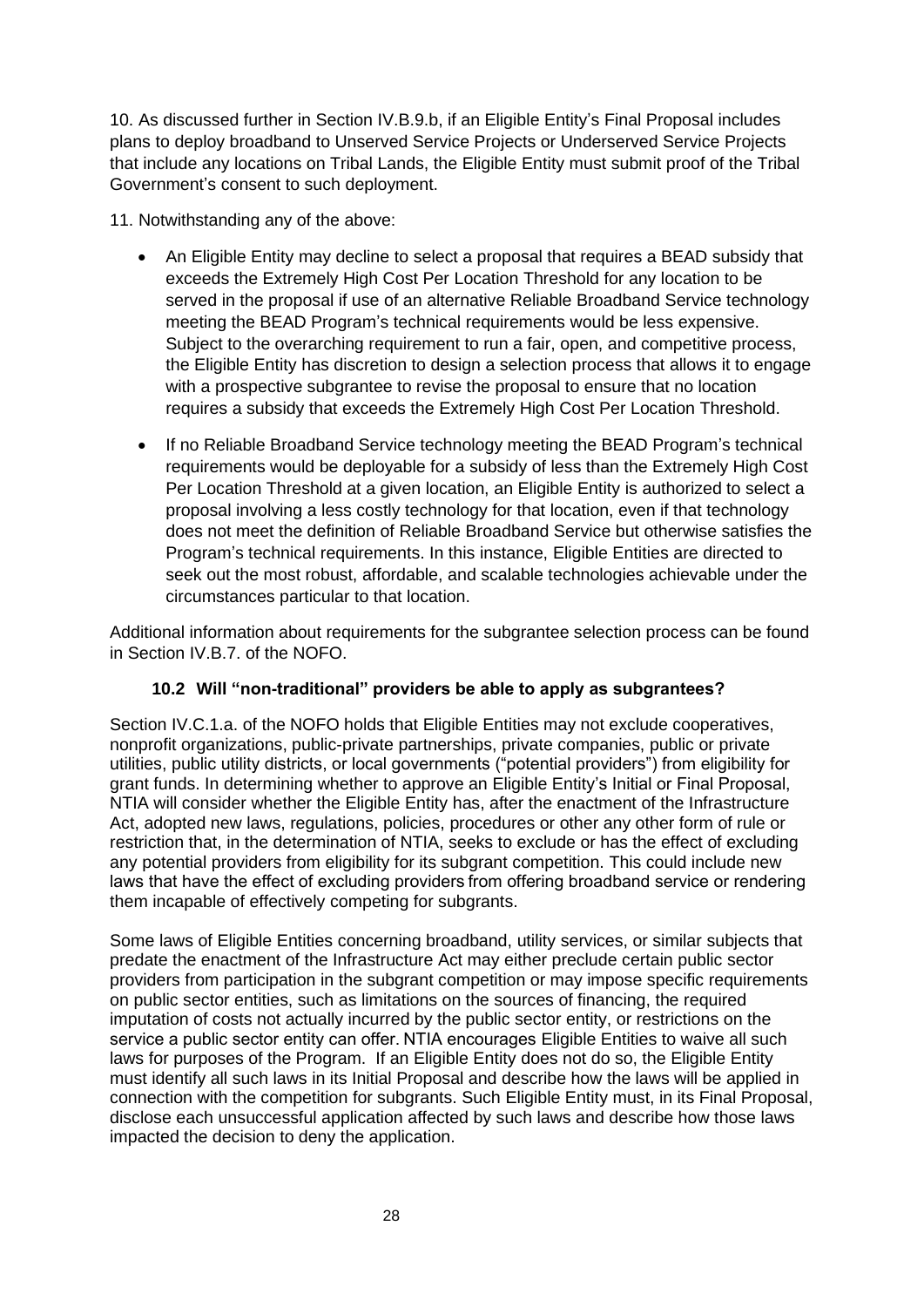# <span id="page-28-0"></span>**11 Final Proposal**

## **11.1 When is the Final Proposal due and how and where must it be submitted?**

The Final Proposal is due to NTIA no later than one year after approval of the Initial Proposal as explained in Section IV.B.9.a. of the NOFO. It must be submitted through the NTIA Grants Portal at [grants.ntia.gov.](https://ntia.sharepoint.com/teams/BIFBroadbandProgramsPlanning-TA/Shared%20Documents/TA/grants.ntia.gov)

## **11.2 What must be included in the Final Proposal?**

Section IV.B.9.b. of the NOFO notes that the Final Proposal must include, at a minimum:

- 1. A detailed plan that specifies the outcome of the Eligible Entity's subgrantee selection process and how the Eligible Entity will:
	- a. allocate grant funds to subgrantees for the deployment of broadband networks to unserved locations, underserved locations, and (if applicable) CAIs in accordance with the prioritization framework described in Section IV.B.7.b of the NOFO; and
	- b. align the grant funds allocated to the Eligible Entity under the BEAD Program, where practicable, with the use of other funds for broadband that the Eligible Entity receives from the federal government, an Eligible Entity, or any other source.
- 2. A timeline for implementation of the detailed plan and completion of each project and other eligible activity to be funded;
- 3. Processes for oversight and accountability to ensure the proper use of the grant funds allocated to the Eligible Entity under the BEAD Program consistent with Section IX.G of the NOFO;
- 4. Certification that the Eligible Entity has conducted coordination, including with Tribal Governments, local community organizations, and unions and worker organizations, consistent with the requirements set forth in Section IV.C.1.c of the NOFO, a description of the coordination conducted, and a summary of the impact such coordination had on the content of the Final Proposal;
- 5. Description of the results of the challenge process conducted by the Eligible Entity under Section IV.B.6;
- 6. Certification that the Eligible Entity will provide service to all unserved and underserved locations, if the Eligible Entity is seeking to use BEAD funding for deployment to CAIs or for other eligible activities;
- 7. A detailed description of all planned uses of BEAD funding that are not last-mile broadband deployment projects, including the nature of each funded initiative, how those uses are consistent with Section V.K of this NOFO, how the Eligible Entity expects the initiative to address the needs of the Eligible Entity's residents, the ways in which engagement with localities and stakeholders informed the selection of such eligible activities, and any efforts the Eligible Entity undertook to determine whether other uses of the funds might have been more effective in achieving the BEAD Program's equity, access, and deployment goals;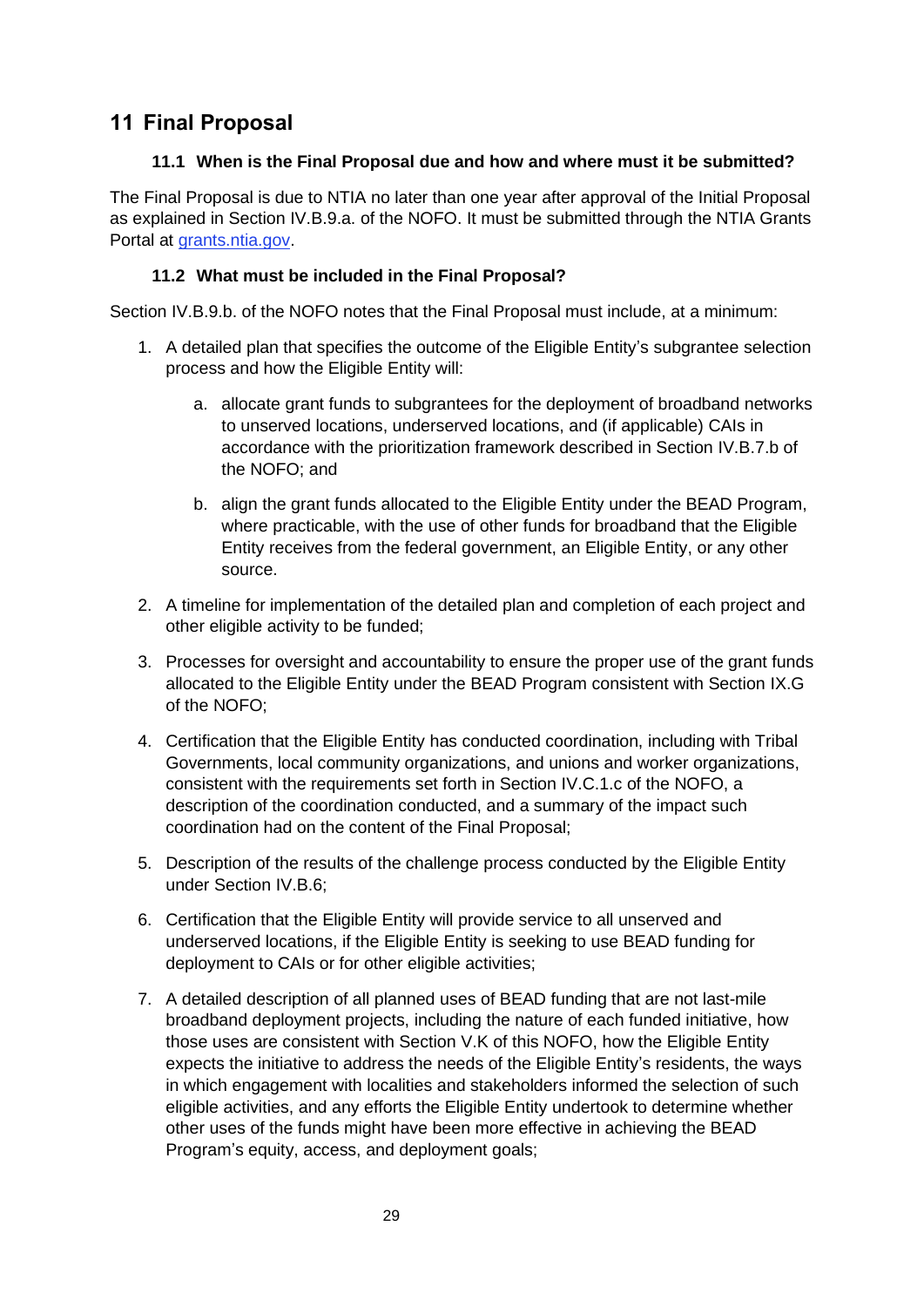- 8. The means by which subgrantees for non-deployment eligible activities were selected, if the Eligible Entity pursued those initiatives via subgrant, or, alternatively, how the Eligible Entity determined that it should undertake the initiative itself;
- 9. A description of efforts undertaken by the Eligible Entity to ensure the participation of non-traditional broadband providers (such as municipalities or political subdivisions, cooperatives, non-profits, Tribal Governments, and utilities), including an explanation for awards to traditional broadband providers when one or more non-traditional providers submitted competing proposals to serve an area consistent with the requirements of Section IV.C.1.a of the NOFO;
- 10. Implementation status of plans described in the Initial Proposal related to:
	- a. Steps that the Eligible Entity has taken or intends to take to promote streamlined permitting processes and cost-effective access to poles, conduits, easements, and rights of way, including the imposition of reasonable access requirements;
	- b. Labor and workforce activities, including how the Eligible Entity implemented and applied the labor-related subgrantee selection criterion required herein;
	- c. Utilization of minority businesses, women-owned business enterprises, and labor surplus area firms;
	- d. Low-cost plan requirements; and
	- e. Climate change and resilience;
- 11. Information regarding specific commitments made by provisionally selected subgrantees to warrant a project's treatment as a Priority Broadband Project;
- 12. Information regarding specific commitments made by provisionally selected subgrantees to warrant benefits in the Eligible Entity's subgrantee selection process (e.g., the primary and secondary criteria);
- 13. Environmental documentation associated with any construction and/or grounddisturbing activities and a description of how the Eligible Entity will comply with applicable environmental and national historical preservation requirements.
- 14. To the extent an Eligible Entity's Final Proposal includes plans to deploy broadband to Unserved Service Projects or Underserved Service Projects on Tribal Lands, the Eligible Entity must submit a Resolution of Consent from each Tribal Government, from the Tribal Council or other governing body, upon whose Tribal Lands the infrastructure will be deployed.
- 15. A description of (1) each unsuccessful application that was affected by laws of the Eligible Entity concerning broadband, utility services, or similar subjects, whether they predate or postdate enactment of the Infrastructure Act, that the Eligible Entity did not waive for purposes of BEAD Program project selection and that either (a) preclude certain public sector providers from participation in the subgrant competition or (b) impose specific requirements on public sector entities, such as limitations on the sources of financing, the required imputation of costs not actually incurred by the public sector entity, or restrictions on the service a public sector entity can offer; and (2) how those laws impacted the decision to deny each such application.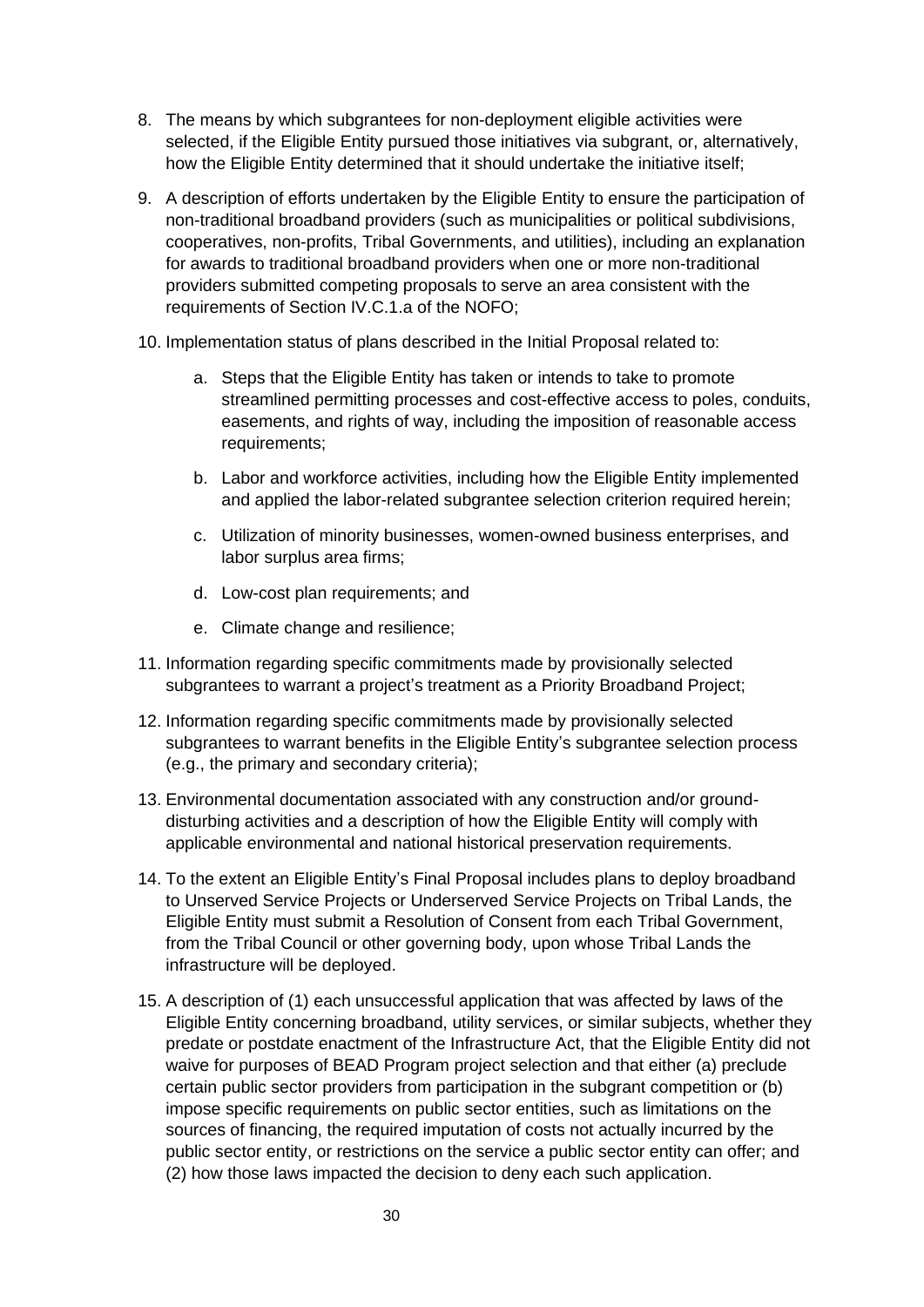Additional requirements for the Final Proposal may be provided to Eligible Entities when the approval of the Initial Proposal is granted.

### **11.3 What technical assistance will NTIA provide Eligible Entities to help them prepare their Final Proposals? Will NTIA provide a template for the Final Proposal?**

NTIA will provide iterative feedback on draft proposals and will support Eligible Entities throughout the development process to ensure that the Final Proposals meet all requirements and goals of the program. NTIA will provide an online template for submission.

## **11.4 Are there any formatting instructions for the Final Proposal submission?**

The Final Proposal submission should follow the following formatting instructions:

- Paper, email, and facsimile submissions will not be accepted;
- Figures, graphs, images, and pictures should be of a size that is easily readable or viewable and may be presented in landscape orientation;
- Font should be easy to read (11-point minimum). Smaller type may be used in figures and tables but must be clearly legible;
- Applicants may use single or double spacing;
- Margins should be one inch on the top, bottom, left, and right;
- Page layout should be in portrait orientation except for figures, graphs, images, and pictures. Paragraphs should be clearly separated from each other by double spacing, paragraph formatting, or equivalent;
- Pages should be numbered sequentially;
- Pages must be  $8\frac{1}{2}$  by 11 inches; and
- The document must be typed.

# <span id="page-30-0"></span>**12 Grant Award and Reporting Requirements**

#### **12.1 What kind of reporting will be required from Eligible Entities? When are the deadlines for reporting?**

Eligible Entities must comply with the reporting requirements included in Section VII.E.1. of the NOFO. This includes the following:

Not later than 90 days after receiving any Program grant funds, for the sole purposes of providing transparency and providing information to inform future federal broadband planning, an Eligible Entity shall submit to the Assistant Secretary an **initial report** that:

- 1. describes the planned and actual use of funds;
- 2. describes the planned and actual subgrant process;
- 3. identifies the establishment of appropriate mechanisms by the Eligible Entity to ensure that all subgrantees of the Eligible Entity comply with the eligible uses prescribed under the BEAD Program; and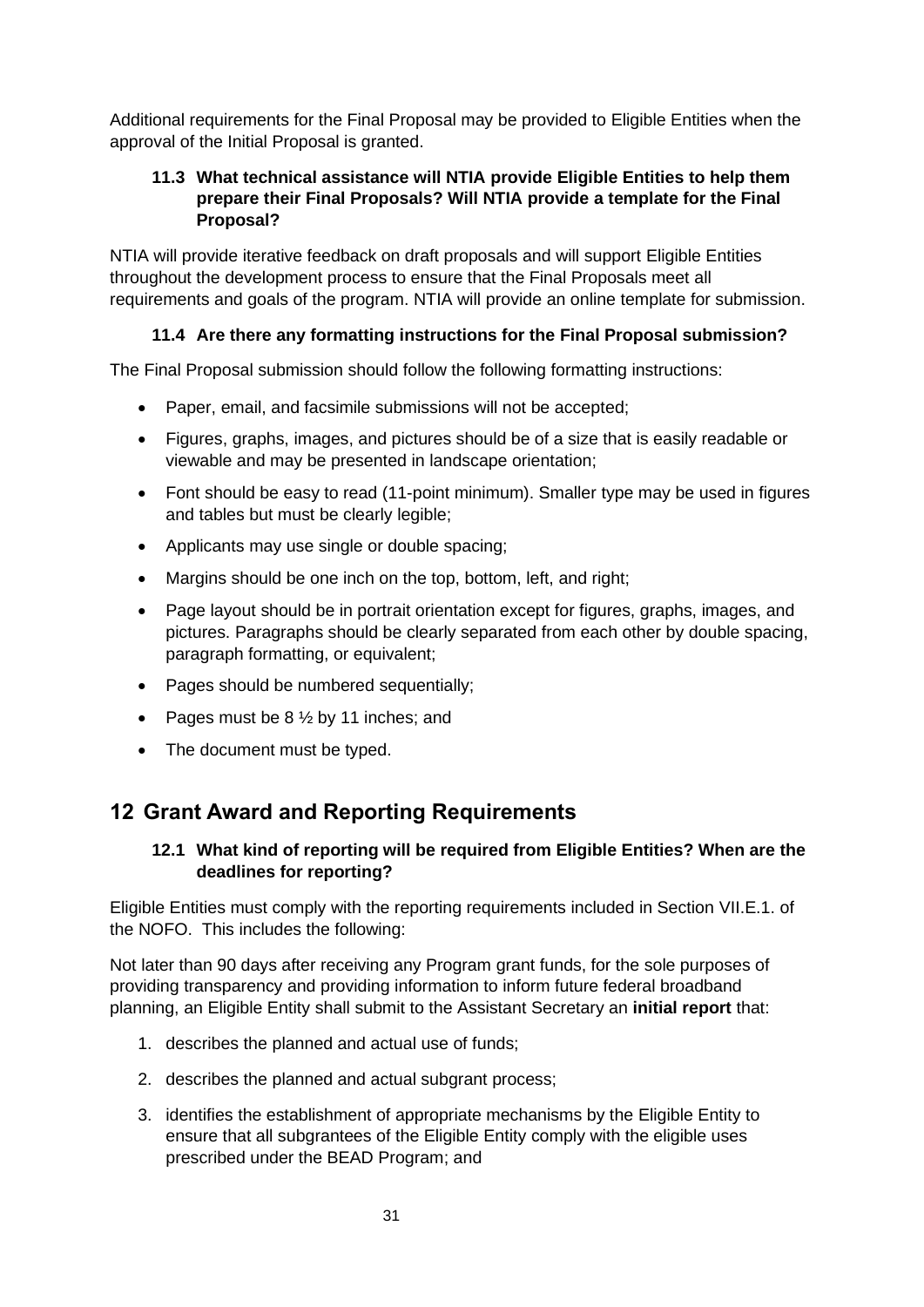4. includes any other information required by the Assistant Secretary.

Not later than one (1) year after receiving grant funds under this Section, and semiannually thereafter until the funds have been expended, an Eligible Entity shall submit to the Assistant Secretary a **semiannual report**, with respect to the 6-month period immediately preceding the report date, that tracks the progress the Eligible Entity is making against its approved plans and:

- 1. describes how the Eligible Entity expended the grant funds;
- 2. describes each service provided with the grant funds;
- 3. describes the number of locations at which broadband service was made available using the grant funds, the number of those locations at which broadband service was utilized, and the comparative demographics of the those served; and
- 4. certifies that the Eligible Entity complied with the requirements of this Section and with any additional reporting requirements prescribed by the Assistant Secretary.

The semiannual report must also include an SF-425 and a Federal Financial Report, and must meet the requirements described in 2 C.F.R. §§ 200.328 and the [Department of](https://www.commerce.gov/sites/default/files/2020-11/DOC%20Standard%20Terms%20and%20Conditions%20-%2012%20November%202020%20PDF_0.pdf)  [Commerce Financial Assistance Standard Terms and Conditions.](https://www.commerce.gov/sites/default/files/2020-11/DOC%20Standard%20Terms%20and%20Conditions%20-%2012%20November%202020%20PDF_0.pdf) **<sup>7</sup>** The semiannual report shall contain information as prescribed in 2 C.F.R. § 200.329.

Not later than one (1) year after an Eligible Entity has expended all grant funds received under this Section, the Eligible Entity shall submit to the Assistant Secretary a final report that:

- 1. describes how the Eligible Entity expended the funds;
- 2. describes each service provided with the grant funds;
- 3. describes the number of locations at which broadband service was made available using the grant funds, the number of those locations at which broadband service was utilized, and the comparative demographics of those served;
- 4. includes each report that the Eligible Entity received from a subgrantee under Section 60102(j) of the Act; and
- 5. certifies that the Eligible Entity complied with the requirements of this Section and with any additional reporting requirements prescribed by the Assistant Secretary.

#### **12.2 What kind of reporting will be required from subgrantees? When are the deadlines for reporting?**

Subgrantees must comply with the reporting requirements included in Section VII.E.2. of the NOFO. This includes the following:

The recipient of a subgrant from an Eligible Entity under this Section shall submit to the Eligible Entity a regular reporting, at least semiannually, for the duration of the subgrant to track the effectiveness of the use of funds provided. Each report shall describe each type of project carried out using the subgrant and the duration of the subgrant. Eligible Entities may

**<sup>7</sup>** Dated November 12, 2020, Section A.01 for Financial Reports.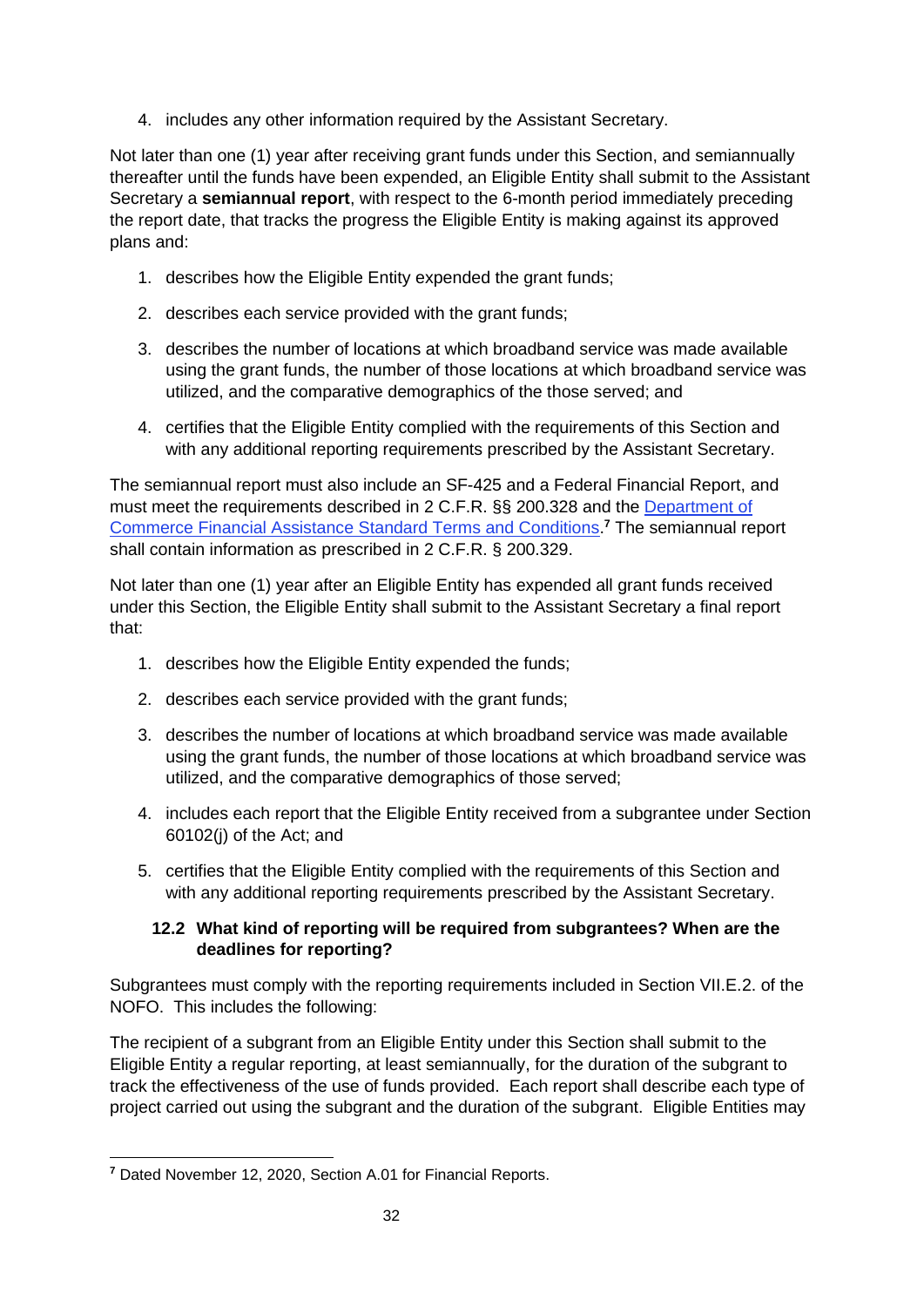add additional reporting requirements or increase the frequency of reporting. In the case of a broadband infrastructure project, the report must, at minimum:

- 1. include a list of addresses or locations that constitute the service locations that will be served by the broadband infrastructure to be constructed;
- 2. include an aggregate percentage of customers taking service at new locations served within each project area;
- 3. identify whether each address or location is residential, commercial, or a community anchor institution;
- 4. describe the types of facilities that have been constructed and installed;
- 5. describe the peak and off-peak actual speeds of the broadband service being offered;
- 6. describe the maximum advertised speed of the broadband service being offered;
- 7. describe the non-promotional prices, including any associated fees, charged for different tiers of broadband service being offered;
- 8. list all interconnection agreements that were requested, and their current status;
- 9. report the number and amount of contracts and subcontracts awarded by the subgrantee disaggregated by recipients of each such contract or subcontracts that are MBEs or WBEs;
- 10. include any other data that would be required to comply with the data and mapping collection standards of the Commission under Section 1.7004 of title 47, Code of Federal Regulations, or any successor regulation, for broadband infrastructure projects;
- 11. include an SF-425, Federal Financial Report and meet the requirements described in the [Department of Commerce Financial Assistance Standard Terms and Conditions](https://www.commerce.gov/sites/default/files/2020-11/DOC%20Standard%20Terms%20and%20Conditions%20-%2012%20November%202020%20PDF_0.pdf) (dated November 12, 2020), Section A.01 for Financial Reports;
- 12. for projects over \$5,000,000 (based on expected total cost), provide certifications regarding the laborers and mechanics employed by contractors or subcontractors working on the project; if such certification is not provided, the subgrantee must provide a project employment and local impact report and a project workforce continuity plan; and
- 13. comply with any other reasonable reporting requirements determined by the Eligible Entity or the Assistant Secretary; and certify that the information in the report is accurate.

#### **12.3 What happens if funds are not allocated to an Eligible Entity?**

In this instance, funds that would have otherwise been available to the Eligible Entity may be reallocated to other Eligible Entities. Reallocation will be based on the percentage of unserved locations in each Eligible Entity.

Additional information about the treatment of unallocated funds can be found in Section II.D. of the NOFO.

#### **12.4 What happens if an Eligible Entity does not use the full allocation?**

If an Eligible Entity does not use the full allocation by the applicable deadline, the unused amounts may be reallocated by NTIA to other Eligible Entities with approved Final Proposals based on the percentage of unserved locations in each Eligible Entity.

Additional information about the treatment of unused funds can be found in Section II.D. of the NOFO.